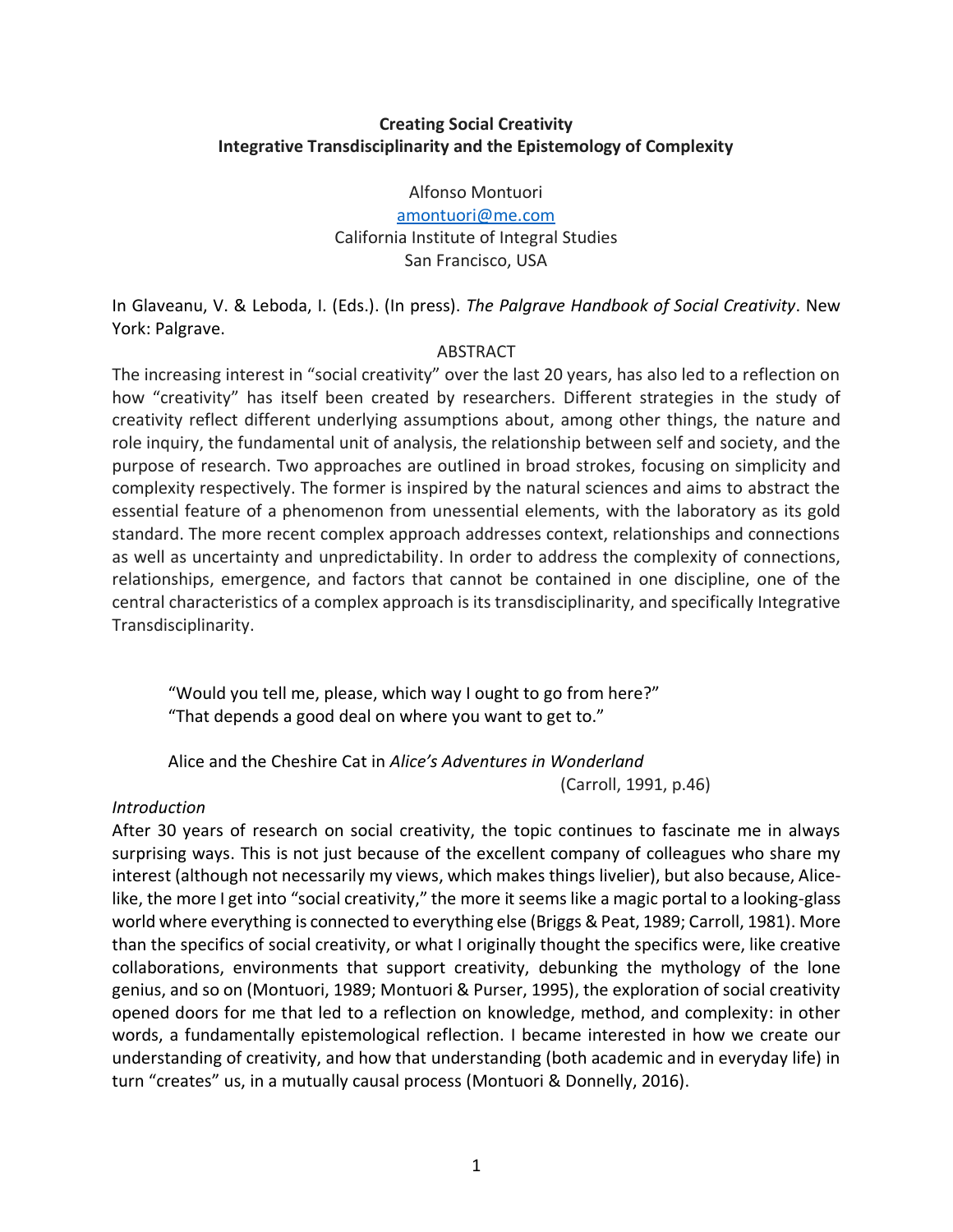I began my exploration of "social" creativity for two reasons, one musical and one political. The musical reason was that I grew up, listening to and playing in musical groups. In graduate school in the early 1980s I found to my surprise that there was hardly any research on creative groups or creative relationships. There was certainly no discussion of what perhaps excited me most, and the kind of music I most enjoyed playing, the collective improvisation found in jazz, and in more eclectic electric bands like *Weather Report* and *King Crimson*. Not surprisingly perhaps, there was also very little research on improvisation.

My puzzlement at what was and what was not researched, how these choices were made (mostly without the process being addressed), and the apparent blind spots, in turn led me to an exploration of the way we construct our understanding of *any* phenomenon, not just creativity. It led me to study distinctions and choices, the role of disciplinarity, of paradigms, how national cultures play a part in shaping our approach to and interpretation of a topic, and how the "construction" of our understanding is in fact itself the result of a creative process (Montuori, 2005a, 2013b, 2017; Montuori & Donnelly, 2016; Montuori & Purser, 1995, 1999a). It eventually led to the development of something I call Integrative Transdisciplinarity, inspired by the work of "transversal" thinkers Edgar Morin and Gregory Bateson (G Bateson, 1972; G. Bateson, 1991, 2002; Morin, 2008a, 2008b), in an effort to address both the disciplinary fragmentation and the gaps created by that fragmentation. Central to Integrative Transdisciplinarity is the role of complexity, of what is woven together, which means there is a focus on context and connection, not simplification and abstraction from context.

## *First steps into creativity and authoritarianism*

The second reason for my interest in social creativity was political, the result of seeing the racism, prejudice, and stereotyping in Europe during the turbulent 70s and early 80s. I first came across creativity research while doing research on the authoritarian personality, attempting to understand the motivations for prejudice and racism, and the desire to dominate and control others. The classic study of authoritarianism (Adornо, Frenkel-Brunswik, Levinson, & Sanford, 1950) is now once again the subject of discussion after being rather unfairly dismissed and spending some years in obscurity. It presented a compelling portrait of people who were, among other unpleasant characteristics, closed-minded, prejudiced, and dualistic. This psychological profile made me want to know why some people were *not* closed-minded, *not* prejudiced, *not* dualistic, *not* conformist, *not* simplistic thinkers. There seemed to be very little research on this topic, and as far as I could see it certainly didn't constitute a systematic research agenda. Yet I found these open-minded people described in Frank Barron's research on creative individuals, whose characteristics turned out to be the exact opposite of authoritarians. And indeed, in one of her chapters in the classic volume she co-authored, *The Authoritarian Personality*, Else Frenkel-Brunswik (Adornо et al., 1950) discussed the difference between prejudiced and non-prejudiced individuals (high scorers and low scorers respectively), writing that

(I)t is perhaps mainly the readiness to include, accept, and even love differences and diversities, as contrasted with the need to set off clear demarcation lines and to ascertain superiorities and inferiorities, which remains as the most basic distinguishing criterion of the two opposite patterns (pp. 485-486).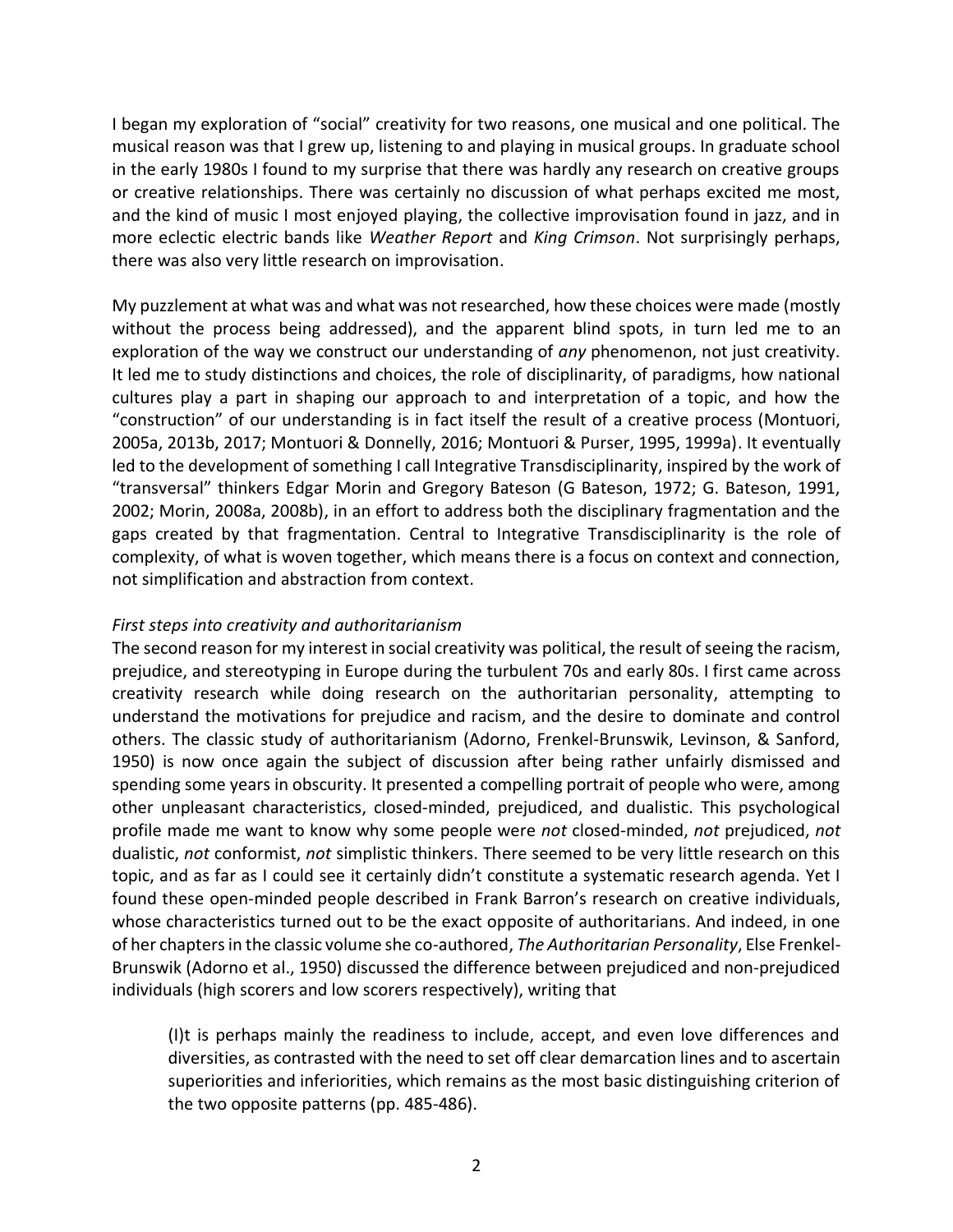Most intriguing was her finding of the

generally more creative and imaginative approach of the low scorer both in the cognitive and in the emotional sphere, as compared with a more constricted, conventional, and stereotypical approach in the high scorer (p.475).

Many of the basic insights of *The Authoritarian Personality* have been supported, corrected, developed, and expanded by more recent research (Altemeyer, 1981; Brown, 2004; Jost & Sidanius, 2004; J. L. Martin, 2001; Roiser & Willig, 2002; Stone, Lederer, & Christie, 1993). Nevertheless, the connection between authoritarianism and creativity has not been pursued with anything like the alacrity I believe it deserves. If creative people tend not to be prejudiced, authoritarian, and racist, then this is surely something worth exploring (Montuori, 1989, 2005b, In Press). Frank Barron called his first major book *Creativity and Psychological Health* (Barron, 1963) and its revised edition *Creativity and Personal Freedom* (Barron, 1968), and Abraham Maslow, who had also researched authoritarianism (Maslow, 1943), held that the healthy, selfactualizing person and the creative person were in many ways one and the same (Maslow, 1993). The connections between creativity, psychological health, authoritarianism and prejudice had been hinted at, sometimes rather forcefully, but they had not been fully articulated, and definitely not systematically explored. It's also interesting to note that some of the "traits" of the creative personality are in fact drawn from social psychological studies of conformity and authoritarianism. The Asch conformity experiments, for instance, also identified a minority who were *not* conformists and showed Independence of Judgment, and the same applies to Tolerance of Ambiguity (Asch, 1956; Barron, 1953b; Block & Block, 1951; Frenkel‐Brunswik, 1949; Lauriola, Foschi, & Marchegiani, 2015; Lauriola, Foschi, Mosca, & Weller, 2016). This should give pause for reflection about the way "individual" and "social" are intertwined.

The exposure to authoritarianism research made me approach creativity with a different perspective. Creativity research and the characteristics of creative persons offered an insight into a way of being in the world that seemed to be more open-minded, more cosmopolitan, more complex, more likely to find creative approaches to differences, indeed a way of being that thrived on difference. It was also a more *complex* way of being in the world, one that was perhaps not always even-keeled, not always stable and entirely "sensible," which made it the subject of some diffidence by psychologists who saw psychological health as psychic equilibrium (Barron, 1953a, 1995). But precisely because of that ability to go to extremes of feeling and ideation and then bring it all back thanks to their ego-strength (Barron, 1968, 1969), creative people seemed to have a richer experience of being human, and less prone to intrapsychic or political repression (Barron, 1968).

Beyond any achievement in the arts and sciences, creativity research offered the outline of *a way of being* that seems more suited for a complex, uncertain, pluralistic world. In other words,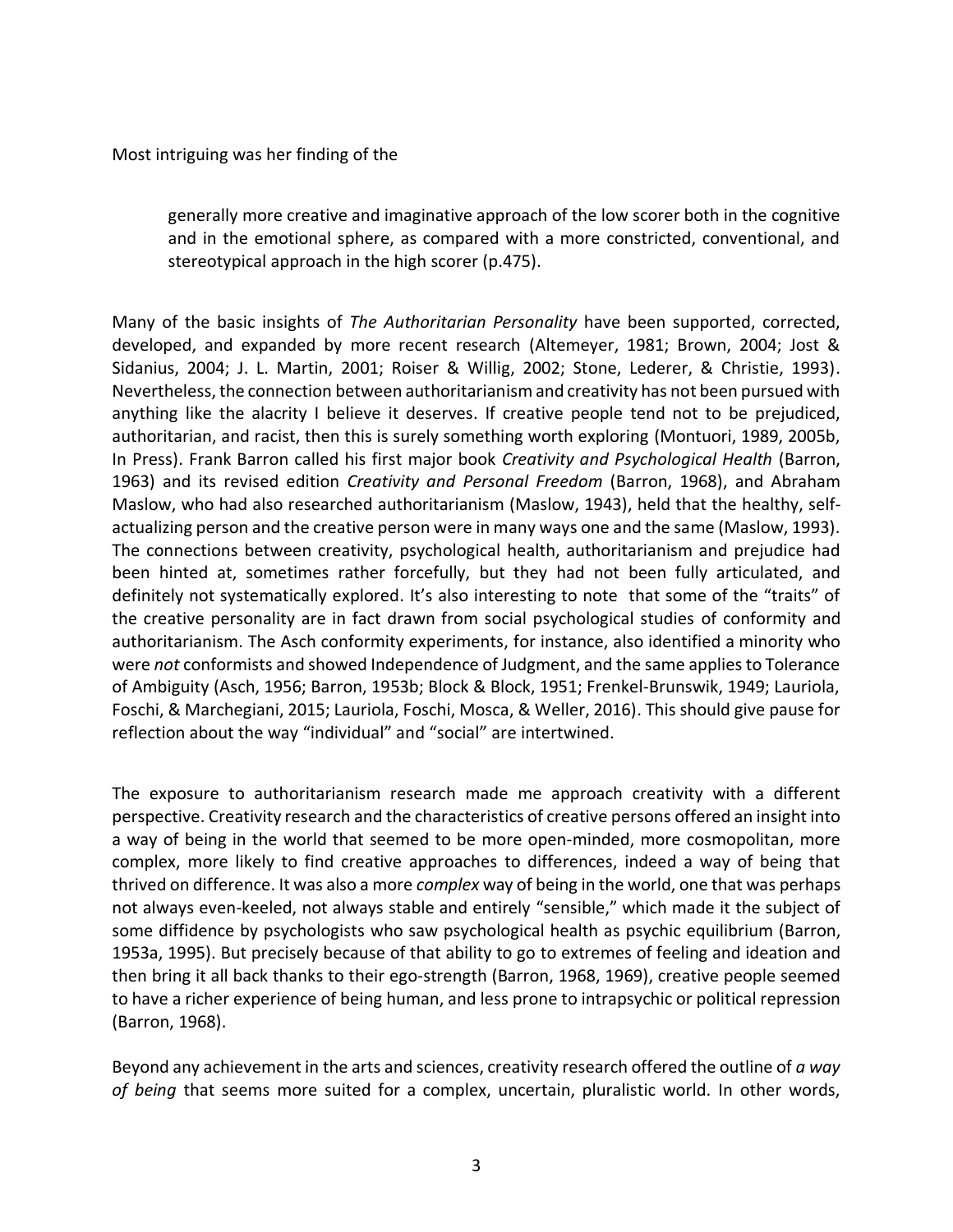creativity also involved a different way of *relating* to the world. Since creative individuals seemed to engage in a regular process of personal destabilization, at times exploring psychic extremes, and engaging in what Dabrowski called "positive disintegration" (Dabrowski, 1964, 1967), my questions were not just about how creative individuals relate to society, but about how society relates to creative individuals, or to the potential for creativity in people in general. It was very clear, from research as well as from personal experience, that most societies do not seem to support creativity, and that most schools and organizations actively suppress it. Even today, when creativity is viewed as central for economic growth, the engine of "disruptive innovation," a "key competence" for leaders and managers, there's research showing that while creativity is desired, it's also rejected more often than not (Mueller, Melwani, & Goncalo, 2012).

## *Strategies of Simplicity and Complexity*

Vlad Glăveanu has been central in promoting the importance of social creativity. He has made several important arguments for studying the underlying philosophical assumptions of creativity research, the articulation of phenomena involving more explicitly relational creativity, and the contribution of cultural psychology and more broadly of socio-cultural perspectives on creativity (Glăveanu, 2010, 2014a, 2016, 2017a, 2017b). He has also launched a fruitful challenge to creativity researchers by asking if there is currently a crisis in the field (Glăveanu, 2014b). The answer to that question, it seems, depends on who you ask, and what they see as the overarching task of creativity research now. One approach is to become more focused, more specialized, and attempt to eliminate what are perceived to be exogenous, unnecessary factors. This is the approach proposed by Runco and Weisberg (Runco, 2015; Weisberg, 2015). Weisberg has proposed a new definition of creativity that focuses only on *novelty* and *intention*, eliminating the traditional second part of the standard definition of creativity, original *and valuable*, because it involves social judgment. Weisberg argues that one reason for this change would be "for psychologists to regain control over the study of creativity*"* (p.119), suggesting at least that psychology has, in fact, lost control and is no longer what I would call the *Dominant Disciplinary Discourse* of creativity (Montuori, 2010), the discipline in which most of the research on creativity is conducted and which is most associated with creativity. It is certainly the case that psychology is no longer the only discipline where extensive creativity research is conducted.

Runco (2015) agrees with Weisberg that the definition of creativity needs to be changed from original and *valuable* (or a term to that effect) to original and *intentional*, so as not to bring in what he describes as the subjective social elements. Runco believes it is important to identify what is *necessary* for creativity, and distinguish it from what is *unnecessary*, or "mere influences" (epiphenomenal). These unnecessary mere influences, he states,

include personality, attitude, culture, development, and motivation. The theory of *parsimonious creativity* focuses on an actual mechanism and extricates correlates (i.e., mere influences and possible, but not guaranteed results). Also, it is nicely scientific in its emphasis on *parsimony*. This is in direct contrast to a social definition—and any definition that includes unnecessary influences or unnecessary effects. (pp. 25-26)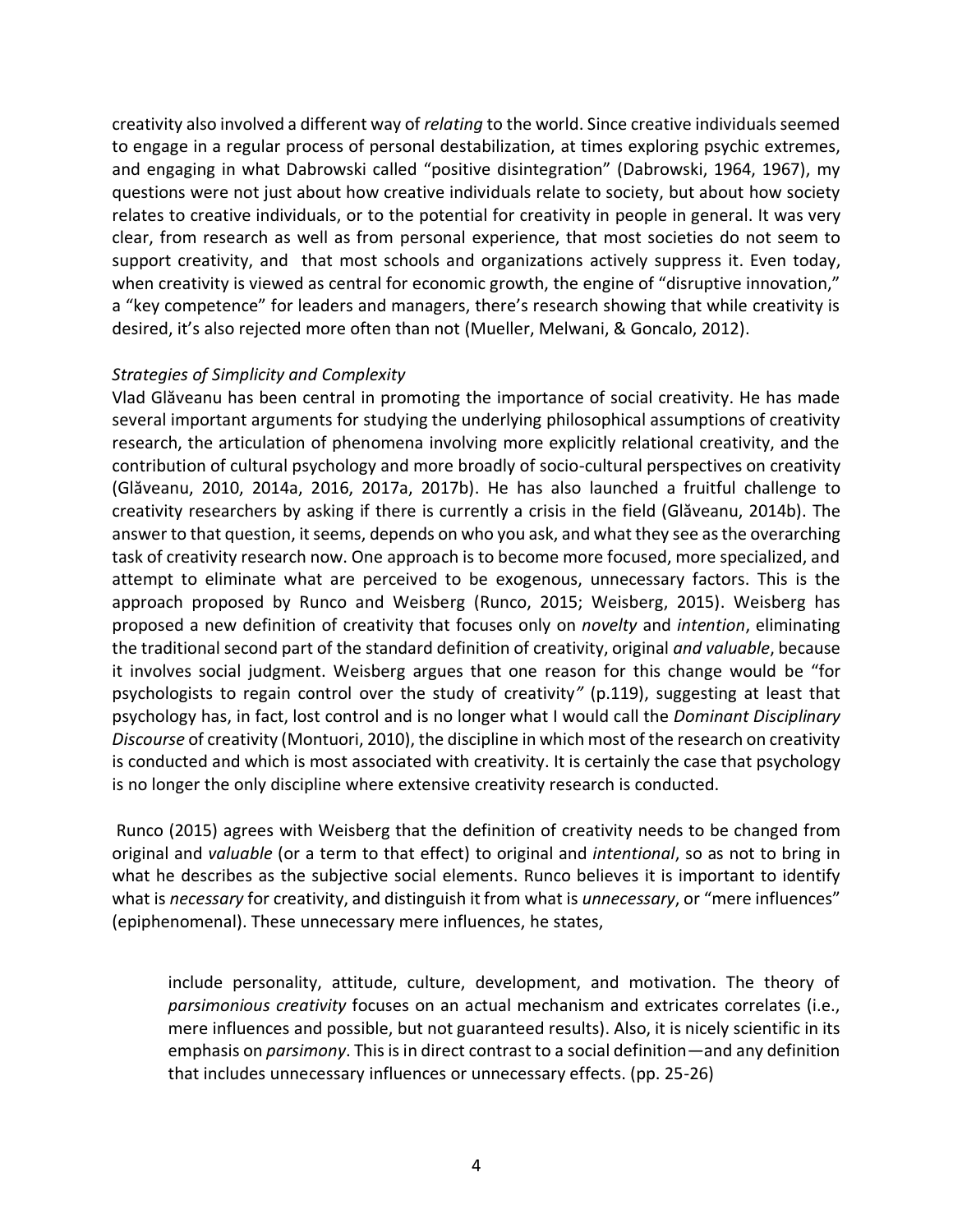Runco and Weisberg have to be commended for making their approach, and their assumptions, so explicit. This kind of theoretical and methodological excavation and explication is increasingly necessary as we encounter a plurality of approaches to creativity research originating in a variety of disciplines. Weisberg's and Runco's contributions provide us with a good example of a *strategy of simplification* (Morin, 2008a, 2008b). The strategy of simplification involves reduction and disjunction: *reduction* to what is considered to be essential (the focus on an "actual mechanism," in Runco's case) and *disjunction,* or separation from the unnecessary influences or unnecessary effects, in this case particularly anything considered "social."

My own approach goes in the other direction of disciplinary specialization. It is a strategy of complexity that embraces transdisciplinarity. Transdisciplinarity is an emerging approach to inquiry, and there are already emerging schools with quite different approaches (Augsburg, 2014; Klein, 2004; V. Martin, 2017), many of which involve tackling so-called "wicked problems" with research teams. I refer to my specific approach as *Integrative Transdisciplinarity* (Montuori, 2010, 2013a; Montuori & Donnelly, 2016), which focuses more on how researchers and practitioners, or scholar-practitioners (Donnelly, 2016), can make sense of the enormous amount of research scattered in different disciplines and sub-disciplines to address issues whose complexity cannot restrict them to one discipline. Integrative Transdisciplinarity does not reject disciplinary specialization but complements it. It seeks to connect and contextualize knowledge from a plurality of specialized sources pertinent to an issue at hand.

Along with scholars who specialize, we also need scholars who "weave together" what exists within disciplines, as well as related works in other disciplines, so that it can be applied to real world issues. Integrative Transdisciplinarity is therefore a form of "scholarship of integration" (Boyer, Moser, Ream, & Braxton, 2015). This weaving together also requires an exploration the underlying assumptions of the perspectives informing any research project, as well as the range of possible perspectives and frameworks with which any topic might be approached. I call this the "meta-paradigmatic" dimension of Integrative Transdisciplinarity. The strategy of simplification seeks to *extricate correlates*, as Runco puts it, whereas Integrative Transdisciplinarity sees creativity as a systemic, distributed, networked process and actively explores context and connections (Csikszentmihalyi, 2015; Glăveanu, 2014a, 2014b). This does not mean a rejection or a downplaying of the individual and a dismissing of genius and creativity for instance, in favor of a "social" view, where "social" is viewed as opposite and antagonistic to individual. It is rather an attempt to contextualize and connect creativity at all levels of inquiry, whether we are speaking of a network of ideas or of personality characteristics or relationships or the relation between all three (Montuori & Purser, 1999a).

I know from my own experience as a professional musician as well as from my research that the "mere influences" listed by Runco may be non-essential for a certain type of research and a certain kind of "purified" understanding of creativity, but they do constitute the warp and woof of reality for the professional musician. The strategy of simplification aspires to the traditional scientific ideal of variables isolated in the laboratory, unsullied by exogenous factors, for purposes of control and prediction (Ceruti, 2015). Integrative Transdisciplinarity draws on and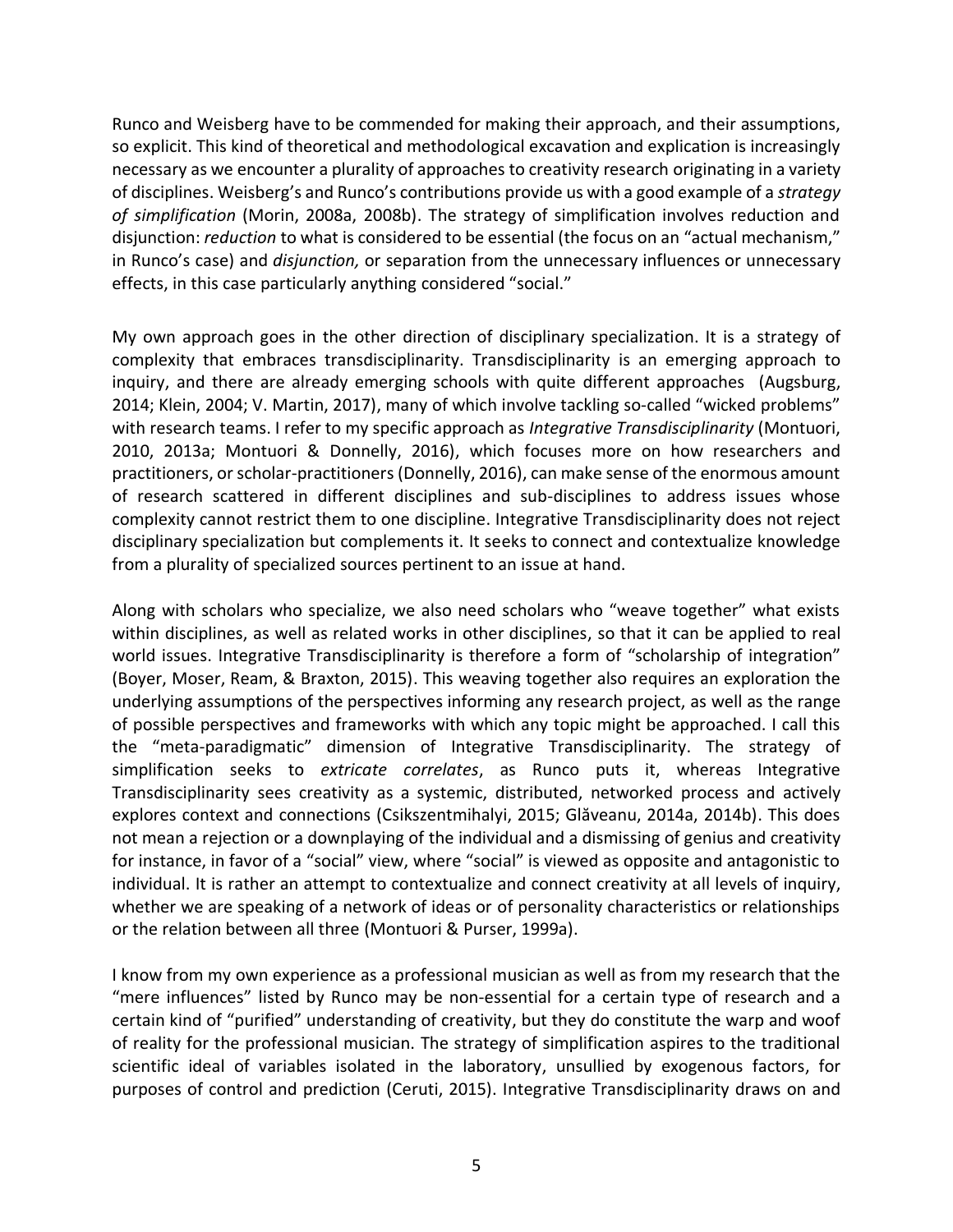addresses the lived experience of practitioners in context, in an approach that is *inquiry-based*, grounded in specific events and experiences (Montuori, 2010, 2012b), rather than guided by the characteristics of a specific discipline (and thereby constrained and not able to address certain aspects of the actual phenomenon in question), and "in vivo" rather than "in vitro," to use Nicolescu's useful distinction (Nicolescu, 2008), drawing therefore on pertinent knowledge from research regardless of disciplinary origin (Morin, 2002). A complexity-based approach does not reject the need for prediction, but recognizes the inescapable uncertainty at the heart of emergent phenomena such as creativity, as well as in human knowledge more generally (Morin, 2008b).

In the mid to mid- to late 90s Ron Purser and I wrote a number of articles and edited two volumes about social creativity (Montuori, 1989; Montuori & Purser, 1995, 1996, 1999b; Purser & Montuori, 1999). We wrote about the need for a more contextual view of creativity, arguing among other things, for the importance of research on groups, relationships, and the creativity of women. We also debunked some of the excessive myths about "the lone genius" that dated back to Romantic ideas like "genius without learning" and "genius overcomes all obstacles." These ideas seemed to us clearly wrong, and certainly not particularly helpful to anyone, but they nevertheless continued to show up in popular views of creativity and in the media (Montuori & Purser, 1995). To my surprise, some critics described us as sociological determinists, eager to throw out research on the individual in favor of groups and women (Greening, 1995; Hale, 1995), even though we made it very clear that we wanted to connect and integrate, not replace. Despite our best efforts to argue for "both/and," meaning integrating, for instance, research on personality *and* groups or the larger zeitgeist (Simonton, 1999), our view was interpreted as "either/or." Creativity is either individual, or "social." This gave us an insight into how these historical oppositions also involved a particular zero-sum way of thinking, in which there were only two exclusionary options (Collins, 1998). Indeed, it was as if we had poked at one of the sensitive underlying pillars of a particular cognitive paradigm, tied up with issues of method, disciplinary identification, and even political, cultural and national identity (Sampson, 1977, 2008). I recall several conferences in the U.S. during which my exploration of social creativity was referred to as "socialist" or even "communist." This would not have happened in Italy or Japan, for instance, where the self is conceived less individualistically, and the term socialist is not considered an insult. The role of national culture understanding the who, what, where, and how of creativity is a topic that deserves more research. Integrative Transdisciplinarity invites the integration of the inquirer in the research which means situating oneself as a research, becoming aware of one's assumptions and using the research process as a way to constantly confront oneself with one's assumptions (theoretical, methodological, personal, cultural, etc.), as well as limiting assumptions about one's own creative capacities.

# Systems and Complexity

A very basic and useful differentiation in systems theory is between open and closed systems (Capra & Luisi, 2014; Von Bertalanffy, 1976). From this perspective, Runco and Weisberg propose to treat the individual as a fundamentally closed system. This is a time-honored tradition found also, for instance, in the study of leadership by psychologist Howard Gardner, a familiar name for creativity researchers (Gardner, 1995). This closed-system approach holds that everything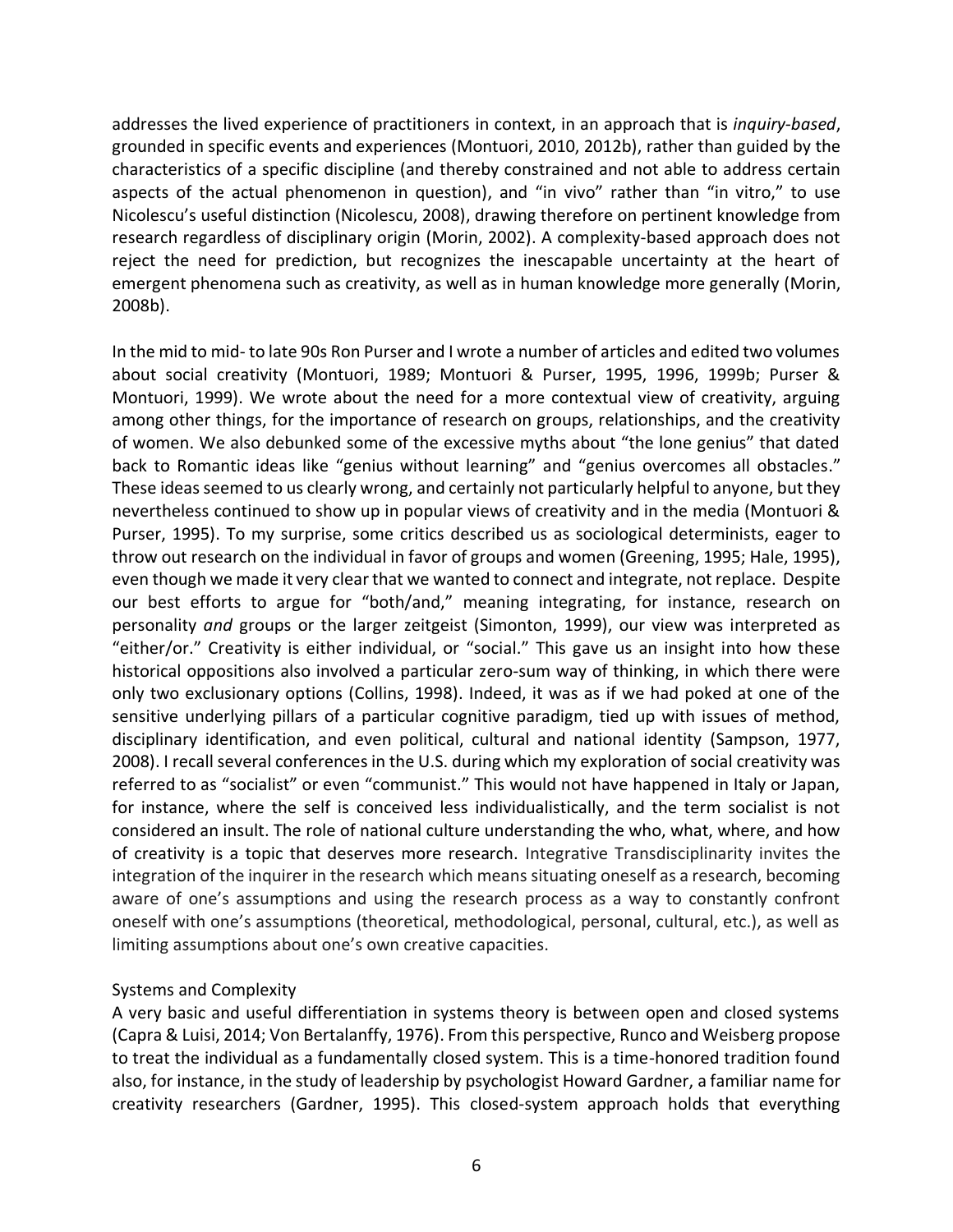outside the system in question (whether that is Runco's "mechanism" or Gardner's leader), is epiphenomenal. In other words, for all intents and purposes it is largely irrelevant. Interestingly, in this view some of the characteristics attributed to genius by the Romantics, such as "genius without learning" and "genius overcomes all odds and social obstacles," make more sense. The genius does not need to learn from others, and he will not be held back by anyone because others are fundamentally irrelevant, whether as sources of knowledge and inspiration or as constraints (Montuori & Purser, 1995). The opposite perspective is that of sociological determinism, where it's the individual who really doesn't matter (Simonton, 1999). In the philosophy of social science this is known as holism, the opposite of the individual focus, which is known as atomism (Fay, 1996). Holism is equally problematic since the homogenizing whole is closed to the complexity of the individual parts (Morin, 2008b). But if we choose to see the individual as an open system, the system's relations with its environment also become the subject of study. In a complex approach, the focus is not on parts or whole, but on the parts and the whole, and the relationship between the two (Morin, 1990, 2008b). This leads to studying processes and interactions, using a relational view, not starting off with static assumptions about agency. The decision to study a system as either open or closed is made by the researcher. In an increasingly pluralistic research environment, with creativity studied from many different perspectives, it's necessary be more explicit about our assumptions and the choices we make when we make these distinctions.

Purser and I used a systems approach in our critique of the "lone genius" myths, arguing that the Romantic view of the genius is a closed system approach, with the negative view of the "other" in the self-other relationship so common in North-American individualist culture (Sampson, 2008). As Traber (Traber, 2007) writes about the United States, "one of the nation's ruling myths continues to be that the self-contained individual is unconstrained by society, culture, and history" (p.1). When Purser and I approached the topic of social creativity, one of our goals was to highlight the importance of environments that are supportive of creativity (Montuori & Purser, 1995). We showed how with an exclusive focus on the individual, less attention was paid to how to create environments that support creativity, both in research and in society. Paradoxically this focus on the individual meant that the historical difficulties of creative individuals in societies not attuned to creativity, and social contexts that were not supportive of creativity, were not studied and understood sufficiently. If one assumes that the environment plays no role in creativity, the concept of an environment that supports creativity doesn't make sense. Research on what Arieti called "creativogenic" environments (Arieti, 1976), has now emerged in the field of business innovation (Amabile, 1998; Amabile, Conti, Coon, Lazenby, & Herron, 1996; Anderson, Potočnik, & Zhou, 2014; Erez & Nouri, 2010; George, 2007; Perry-Smith & Shalley, 2003; Woodman, Sawyer, & Griffin, 1993). Research on creative groups has emerged mostly in management and sociology (Bennis, 1998; Sawyer, 2008). With creativity research scattered in many different disciplines, the importance of integration across disciplines seems ever more necessary.

In sum, the strategies of simplification and of complexity represent different approaches to creativity. The strategy of simplification seeks the *sine qua non* of creativity. Everything else is unnecessary. The strategy of complexity takes the following statement by Barron seriously: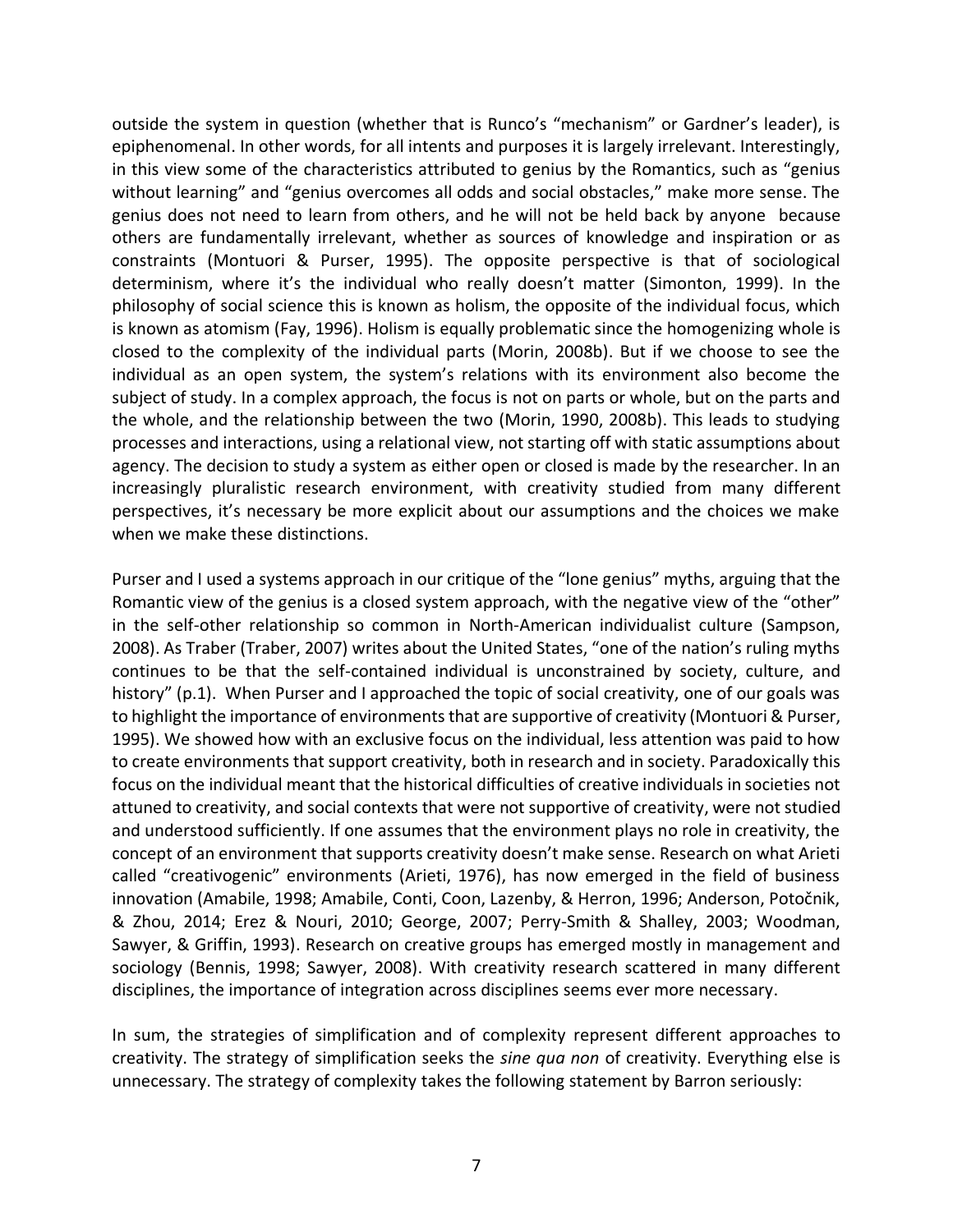The psychology of the individual, the person, is the study of a world in itself. Yet, that world intersects and intermingles with the world of other individuals, so that very soon we must consider community, habitat, the intersection of the personal with cultural history, expectations of the future, and perhaps above all else in the human case, values and philosophy of life (Barron, 1995 p. 6)

The sociologist Howard Becker started his book *Art Worlds* by reminding us of the credits that follow a major motion picture (Becker, 2008). The list is long, usually takes several minutes to complete, and gives some sense of who and what it took to make the movie appear on our screen. Creativity here is more distributed (Glăveanu, 2014a). It cannot be reduced to a lone genius, even if for convenience or (cultural) habit we talk about a Martin Scorsese or Federico Fellini or Steven Spielberg film, in the same way we might talk about an Armani suit or a Stella McCartney gown. As Morin reminds us, complexity in this sense is not an answer, or a solution (Morin, 2008b). It is a challenge to approach the world in a way that does not "mutilate," that doesn't simplify to such an extent that we have a limited and limiting perspective which, for the sake of simplicity, removes so much from our subject that it is in some ways unrecognizable. It is a challenge that I believe will turn out to be especially fruitful in the case of creativity, because we can see the ways in which the exclusive, closed system focus on the individual gives us a limited view of creativity.

#### *What individual? Whose society?*

Disciplinary research tends to be *intra-paradigmatic* rather than meta-paradigmatic, meaning that it stays within the confines of one paradigm and mostly does not question its own deeper philosophical sources and foundations (Montuori, 2005a). This is most obvious perhaps in the way concept of the individual has been used in creativity research with the assumption that there is largely unquestioning agreement about what constitutes an individual, and the assumption that one can unproblematically differentiate between the individual and society, as if they were separate domains. As a result of this dichotomous split, "social" creativity is neatly distinguished from what it is not, namely individual creativity. But whose individual? What are the characteristics of this individual that can be completely separated and isolated from "the social"? How has the individual been constructed in the psychology of creativity? This is an important exploration directly related to the emergence of a more "social" perspective: What exactly is meant by "individual" and "society," since these are by no means unambiguous, uncontested concepts (Elliott, 2007, 2015; Heller, Sosna, & Wellerby, 1986; Lindholm, 2007; Westen, 1985, 1992). By touching on these questions, creativity engages in dialogue with scholars in a variety of disciplines, and the necessity for *meta-paradigmatic* awareness can become an opportunity for dialogue. One obvious question is whether it is actually possible to be a self without also being "social." Social psychologists Markus and Conner (Markus & Conner, 2014) offer an unambiguous answer, stating that "You can't be a self – even an independent self – by yourself" (p. 44).

In psychology there are already many voices arguing for an understanding of the self that is more relational (Gergen, 1994, 2000, 2009; Glăveanu, 2010, 2011a, 2011b, 2016; Heller et al., 1986; Rogoff, 2003; Sampson, 2008; Vygotsky, 1980). Research has drawn our attention to the way women have been socialized to be more relational (Code, 1991; Doi, 1973; Gilligan, 1982; Hare-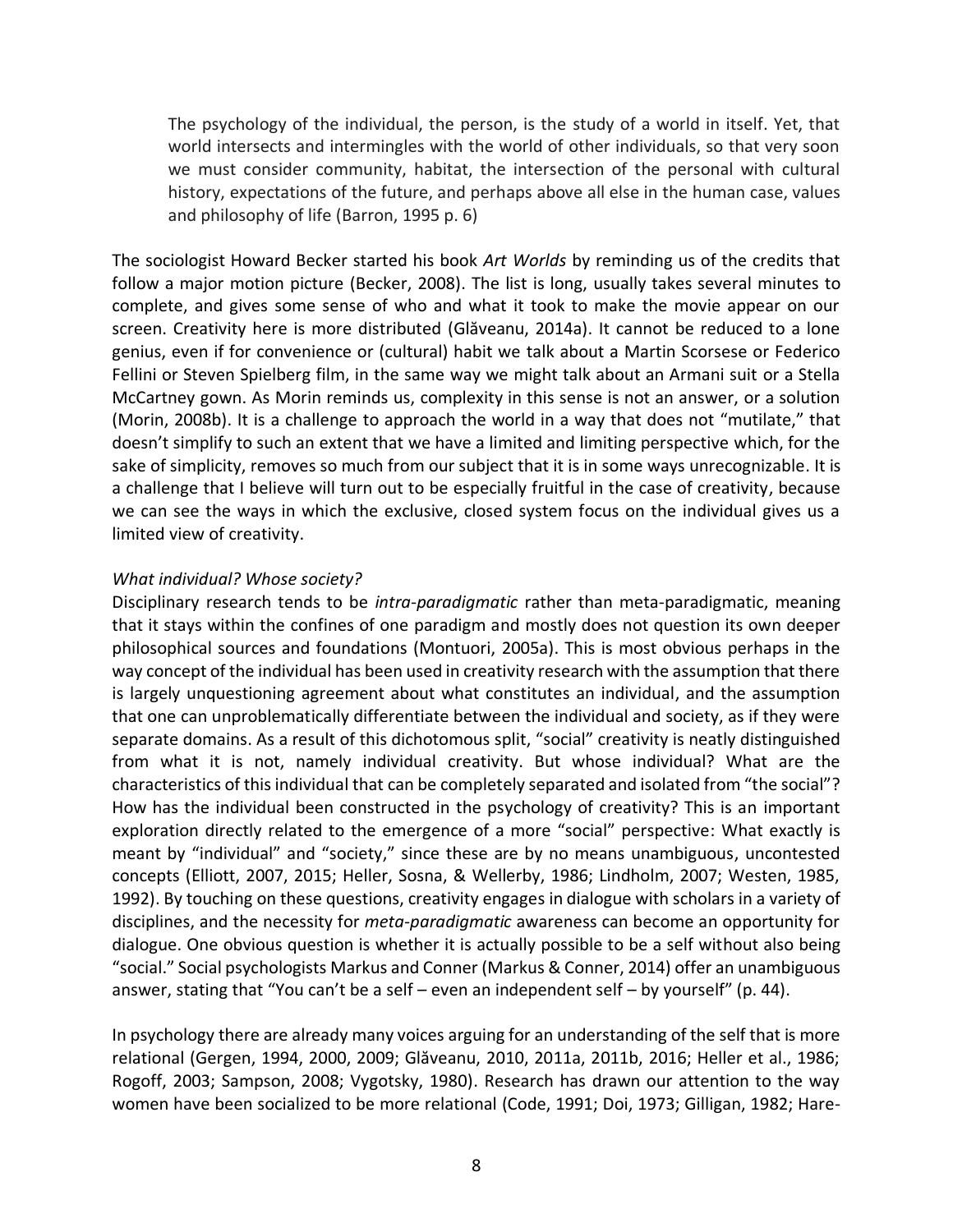Mustin & Marecek, 1988; Matlin, 2010). Sociologists have also presented a different understanding of the self, and critiqued the view of a solitary, self-sufficient self (Bellah, Madsen, Sullivan, Swidler, & Tipton, 1985; Elliott, 2015; Slater, 1990). The range of cross-cultural differences has been extensively studied and raises more questions about the importance of studying different "selves" (Markus & Conner, 2014; Markus & Kitayama, 1991; Marsella, DeVos, & Hsu, 1985). From a systems perspective, a key question, as we have seen, is whether we choose to approach the individual, or whatever system is the subject of our inquiry, as a closed or an open system. A sustained discussion of this plurality of approaches to the individual-society relation is much needed, and I suspect it may be helpful in breaking down the traditional polarization between self and other, individual and society (Montuori & Purser, 1996; Ogilvy, 1992).

Approaching some of the historically most intractable dichotomies in social science through the lens of creativity may be biting off a sizable chunk, but it can also be particularly generative (Donnelly, 2016; Fay, 1996; Glaveanu, 2012; Ogilvy, 1989; Ping, 2018). Creativity research points to human capacities and human possibilities, and as a result can lead to a rich reflection on what it means to be human. Examples can be drawn from eminent as well as everyday creativity, and our assumptions about creativity take us to some key terms like "creation," "creator," and "creature" (Barron, 1999; Fox, 2004; Montuori, 2017). These terms take us right back to the beginning of it all, and to core beliefs about self and world, as well as our conception of the very nature of the Universe, and God (Davies, 1989; Kaufman, 2004; F.D. Peat, 2000; F. D. Peat, 2002; F.D. Peat & Bohm, 1987; Swimme, 1985; Swimme & Berry, 1994; Swimme & Tucker, 2011). Barron showed how our understanding of creativity as lone genius can be traced back to God the lone creator and the seven days (Barron, 1999; Ward Jouve, 1998). This broader approach makes our inquiry into creativity spill over into a variety of disciplines, but it can provide an important entry point to key questions about existence and/as creativity.

## *Women and Creativity*

Although a transdisciplinary approach is valuable in almost any context, the creativity of women is an example of a subject that lends itself particularly well to a transdisciplinary approach (Montuori & Donnelly, 2016). Here is the strictly disciplinary perspective of a leading psychologist's view of creativity and gender: "Creativity, particularly at the highest level, is closely related to gender; almost without exception, genius is found only in males (for whatever reason!)" (Eysenck, 1995: 127). Without addressing history and the realities of the social, economic, and political environment, without taking into account the way women were, for the longest time, and in many cases still are, excluded from participation in the very domains in which one could be identified as a genius, one might in fact come to the conclusion that women are simply not creative—or at least not capable of genius-level creativity (Baer, 2012; Battersby, 1989; Eisler, Donnelly, & Montuori, 2016; Halstead, 2017). From an exclusively disciplinary, psychological perspective, the historical and social complexities that have stood in the way of women's creativity cannot be accounted for, yet the result is a view of genius and gender is presented as a final statement on the issue rather than the limited perspective of one discipline based on its limiting assumptions and limited scope. Eysenck may add "for whatever reason," but I'm probably not reading too much into it if I suggest that this is simply because he is not stating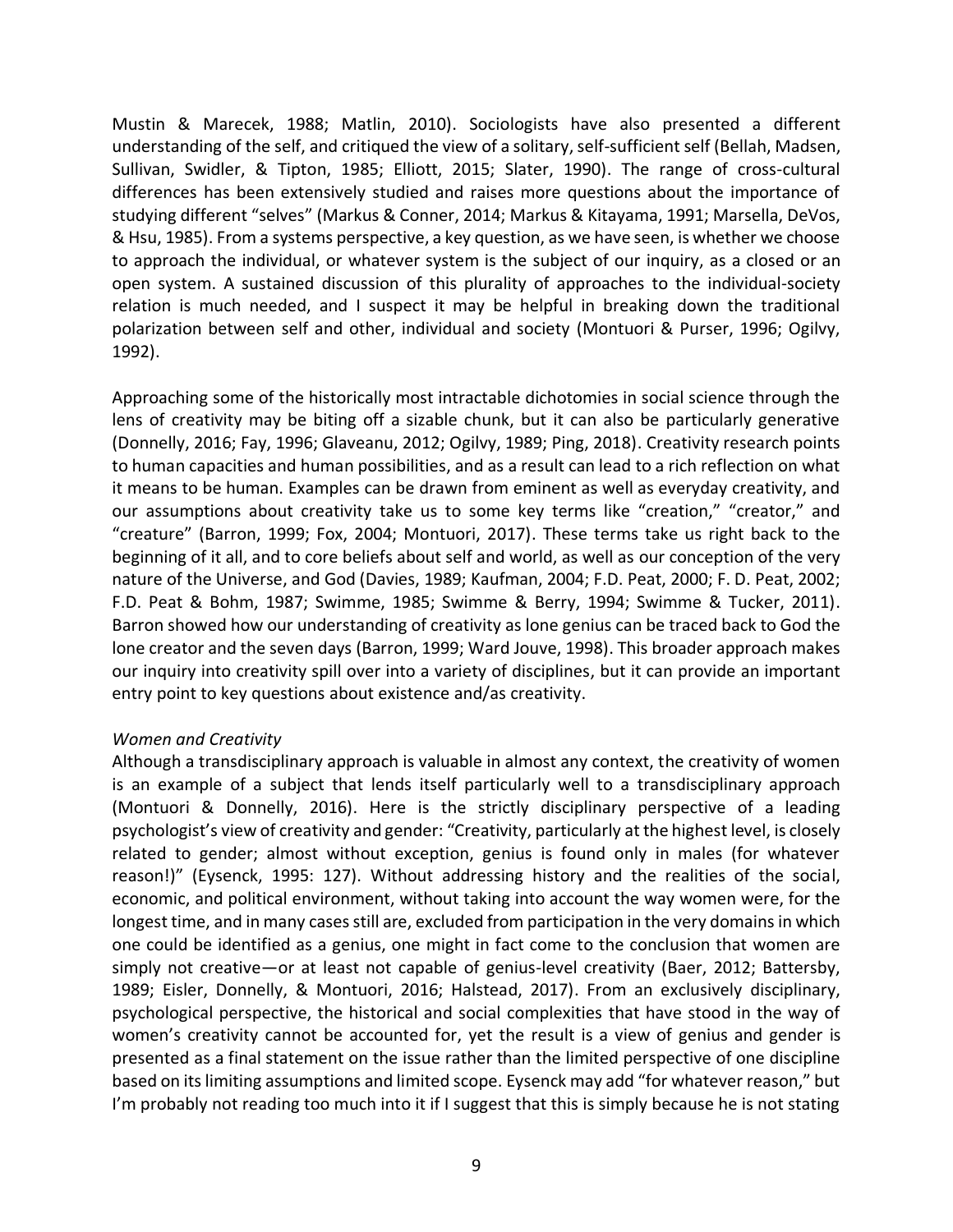explicitly his belief that women are just not as creative as men. We consequently have to ask ourselves some questions. To what extent do the findings from one discipline inappropriately claim to have the final say about a subject, with no reference to potentially contradictory or mitigating findings in other disciplines? Does the current view of creativity reflect a certain white, male-middle class Euro-American perspective? Does the way research abstracts creators from their context and fundamentally ignores social, political and economic conditions actively ignore the realities of women, people of color, and groups that have been marginalized by society (Code, 1991; Sampson, 2008)? And does it actually ignore the realities of most white men as well? If we add to this the Romantic conception of genius overcoming all social obstacles (which today might be expressed as "if you're really good, you'll be discovered/hired/successful") we can see that the obstacles to women's creativity, and the obstacles to understanding those obstacles, are considerable.

Ravenna Helson (Helson, 1990) argued that understanding creativity in women

requires attention to the social world, to individual differences in motivation and early object relations, and to changes in society and the individual over time. In fact, we believe that the study of creativity in general needs all of these directions of attention (p. 57).

Understanding creativity in women, from Helson's perspective, requires explorations of multiple topics, and I would argue that they in turn need to be woven together to provide a sense of the complexity of the issue.

# *Networked society, networked self, networked "social" creativity?*

About 10 years ago I began to notice that when asked to express their views about creativity, young people in the U.S. and Europe rarely mentioned "eminent" creatives, unlike the Picassos or Einsteins mentioned by their Baby Boomer predecessors (Montuori, 2011). These days Steve Jobs is the rare eminent name. It's also interesting to note that for baby boomers, business people and parents (frequently mentioned by younger generations), would never have appeared in a "most creative" list. The younger generation referenced individuals who were often friends and family engaging together with others in "everyday creativity" (Richards, 2007; Runco & Richards, 1997), or more broadly, everyday, everyone, everywhere, relational creativity (Montuori, 2011).

It appears that individuals who have grown up in what has been called the networked society (Castells, 2009; Taylor, 2003) may think of and experience creativity differently than their Baby Boomers predecessors (Gardner & Davis, 2013; Montuori, 2011; Rainie & Wellman, 2012). I've found informally that even some Boomers appear to be changing their views as a result of the new social environment and its networking technologies. Whereas for Baby Boomers creativity is associated with "eminent creatives" such as Einstein, Van Gogh, or individual popular artists, in today's "participatory" culture the focus is not so much "eminent creatives," but on participatory, relational processes with peers and family, and the "makers" movement. Making is increasingly about connecting (Gauntlett, 2011; Jenkins, 2008, 2009).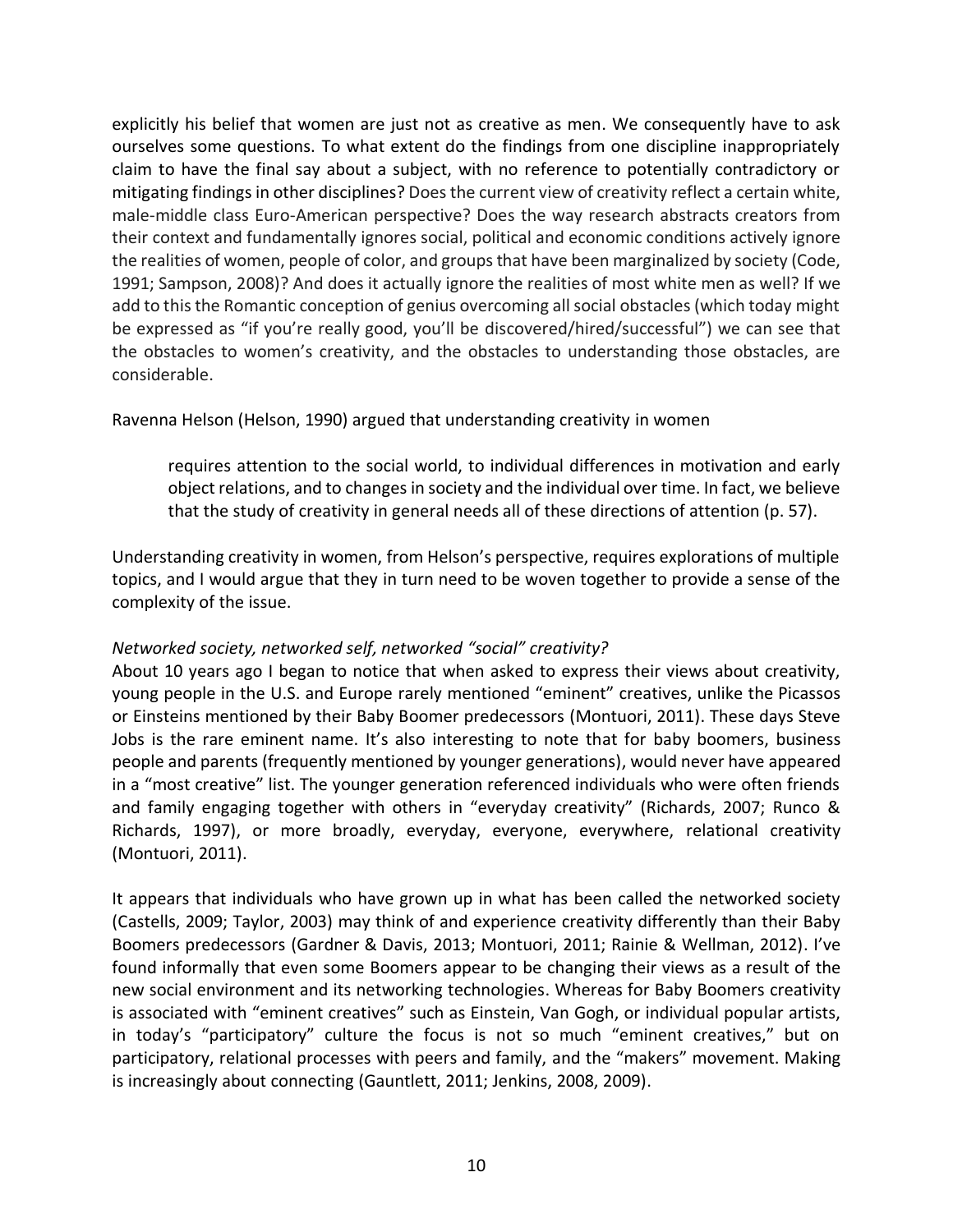One way to illustrate the generational difference between the two experiences of creativity is through two iconic events, Woodstock and Burning Man. In 1969, thousands of Boomers made their way to Woodstock to spend a few days enjoying their musical heroes in perhaps less than favorable circumstances. Burning Man, which started in 1986 and blossomed in the 90s and early 00s, offers a different picture, although in perhaps similarly challenging circumstances. At Burning Man everyone is participating in a collaborative creative project without capital S "stars." At Burning Man, every participant is a "star," dressed outrageously, and sometimes minimally, contributing to the creation of an environment that valorizes creative expression, as well as the creation of temporary temples, installations, events, and encampments. New "Burner" identities emerge and disappear, or at least become dormant upon returning home until the next "Burn." The music of the Woodstock era was punctuated by classic guitar solos and more generally by displays of individual virtuosity (Hendrix, Clapton, Garcia, etc.), whereas the music of the Burning Man era replaces the guitar solo with sing-along chants (think Coldplay). Electronic Dance Music, popular at Burning Man, focuses on grooves for dancing and less on musical virtuosity and complexity. I am by no means suggesting that musically this is an improvement, of course. I believe it does tells us something about U.S. society and the changes brought about by the networked society which are leading to a more networked, less dualistic understanding of self and society (Rainie & Wellman, 2012). It points to a greater openness and a greater understanding of the relational dimensions of creativity, as well as a shift towards what Leadbeter called a relational, "we-think" society of mass innovation rather than mass production (Leadbeter, 2009). The way creativity manifests *in vivo* is very important, particularly in this age of considerable social transformation. The point here is not that sociologists should study the social and economic dimensions of creativity, but that it is possible to study the complex phenomenon of creativity in the  $21^{st}$  century using a multidimensional transdisciplinary approach.

## *Creativity everywhere?*

Looking back on the last 30 years or so it's clear that creativity has now become a hot topic, and it will remain so for the foreseeable future. I continue to applaud and encourage increasingly specialized and focused research, but there's also no escaping the need to integrate and to make sense of what all the existing research is telling us, to connect different research strands, to open up dialogues between them, as well as with practitioners. With creativity becoming such an important global phenomenon, the source of technology and a driver of the economy, it becomes essential to ask what is meant by creativity not just in terms of its specific mechanisms, but also in terms of the ethical dimension, asking what and how we are creating, why, and for whom. In order to understand the complexity of creativity, scholars will need to collaborate and ourselves become skilled in social creativity. Transdisciplinary dialogue and collaboration will require that we challenge our own (as well as others') assumptions, have tolerance for ambiguity, make connections, contextualize, critique, and create.

Creativity is the very fabric of society today. As an example, the sociologist Anthony Elliott, finds that "reinvention" is now a dominant feature of life (Elliott, 2013). Individuals engage in "selfcreation," exploring the "art of life" as they reinvent themselves through practices like yoga, meditation, therapy, and cosmetic surgery (Elliott, 2008). They negotiate career changes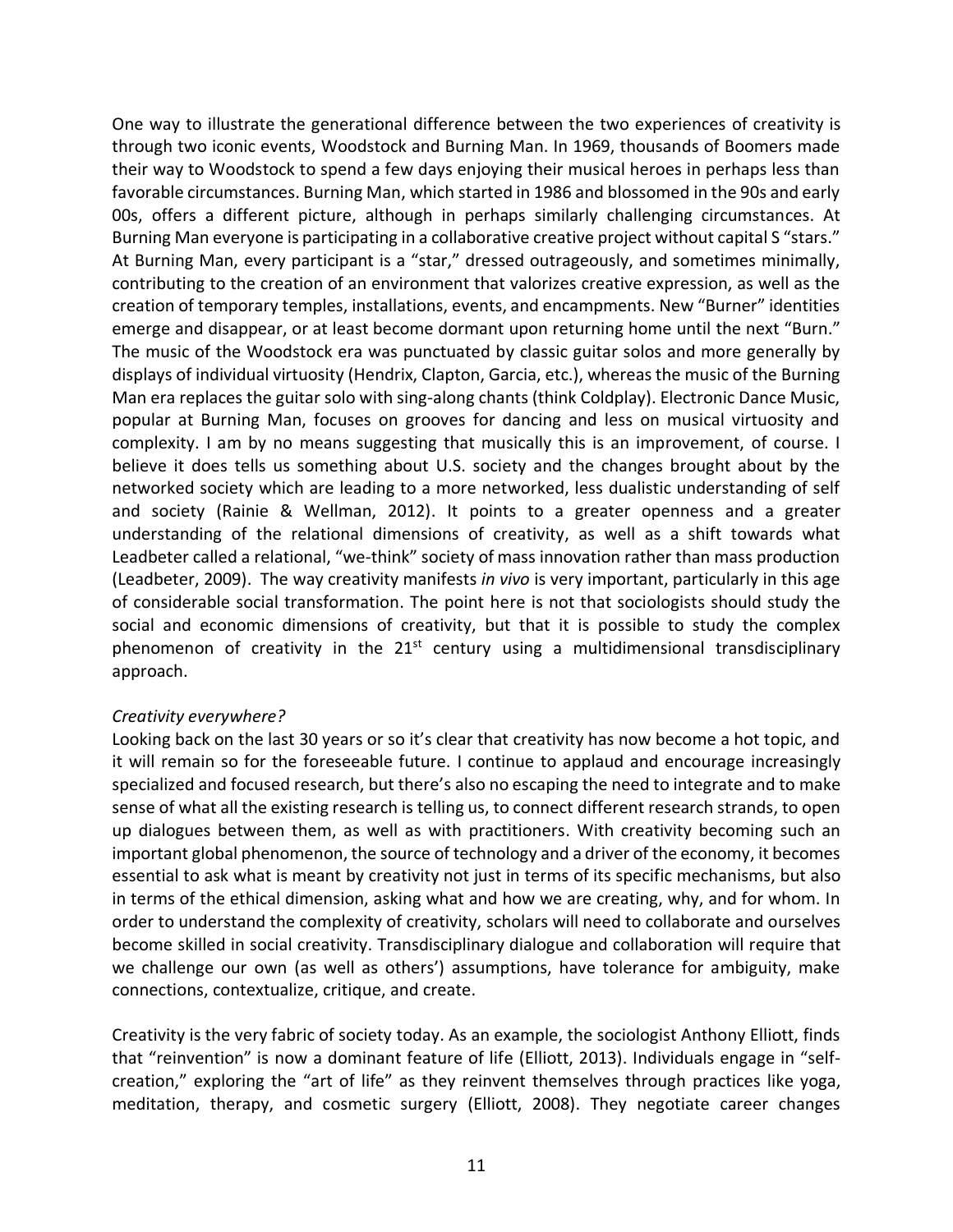(voluntary or involuntary), often in organizations that are reinventing themselves to become more adaptive and successful, to entire towns and cities looking to revitalize themselves, there is a desire to reinvent and re-create as old models (old selves, old identities) are failing and new ones are being sought. Who creates, how and why? Who benefits? What are the processes and criteria for creation, and how do we understand, experience, and apply the creativity in reinvention? What do we believe are the limits to what we can and should create, and what are the goals we pursue (e.g., bioethics)? This brings us into a complex set of ethical issues that may be less amenable to a traditional scientific approach, but that nevertheless need to be addressed—and once again cannot be fully reduced to the scope of a single discipline.

I believe taking social creativity seriously, certainly from the perspective of Integral Transdisciplinarity, involves entering the fray of the discourse and practices of creativity in the world. It means, among other things, exploring the way creativity is used and abused, exploring the implications of thinkers who, under the admittedly ill-fitting umbrella of postmodernism, have told us about "the death of the author" and "the death of the subject," and the way creativity in the arts has increasingly become associated with sampling and bricolage (Kearney, 1988; Megill, 1985; Rosenau, 1992). Where does "creativity" fit into the larger social and intellectual trends? The term creativity has not been popular with cultural critics because of its Romantic associations with concepts like "originality" and "genius" which have been seriously attacked in a variety of contexts and for a variety of reasons (McMahon, 2012; Pope, 2005). At the same time, the term creativity is used with increasing frequency by physicists, biologists, as well as philosophers and theologians, which gives us a sense of its relevance these days and that it may be moving from a rare quality found in only a few unusual individuals to the very nature of what it means to be human, and of the Universe itself, (Bocchi & Ceruti, 2002; Bocchi, Cianci, Montuori, & Trigona, 2014; Fox, 2004; F.D. Peat & Bohm, 1987; Swimme, 1985, 1996; Swimme & Berry, 1994; Swimme & Tucker, 2011). To the extent that researchers in the psychology of creativity does not at least inform itself engage these social and intellectual developments, the field risks becoming increasingly marginalized. As I have already indicated, studies of creativity are now in full swing in disciplines such as management and sociology, not to mention the new kids on the block like Design and Social innovation, and of course, neuroscience (Brandt & Eagleman, 2017; Dietrich, 2015; Goldberg, 2018). References to research in the psychology of creativity are often quite scarce in these works.

## *Conclusion*

The study of creativity has arguably never been more exciting. But, like so much else in the world, creativity is breaking down the very categories we have used to make sense of it. This is not an insubstantial part of the excitement, but also creates a degree of confusion. As a result, creativity is not what it used to be. It has certainly changed a lot since the days when I was constantly told that "social creativity" is an oxymoron, or, for that matter, that studying creativity was really a marginal activity. The who, what, where, when and how of creativity are being challenged, and new generations are growing up with a different understanding and experience of creativity. As creativity continues to become more important, creativity research can become, indeed arguably has an obligation to become more self-reflective and aware of its paradigmatic assumptions, and at the same time become more relevant, more engaged in the pressing global and local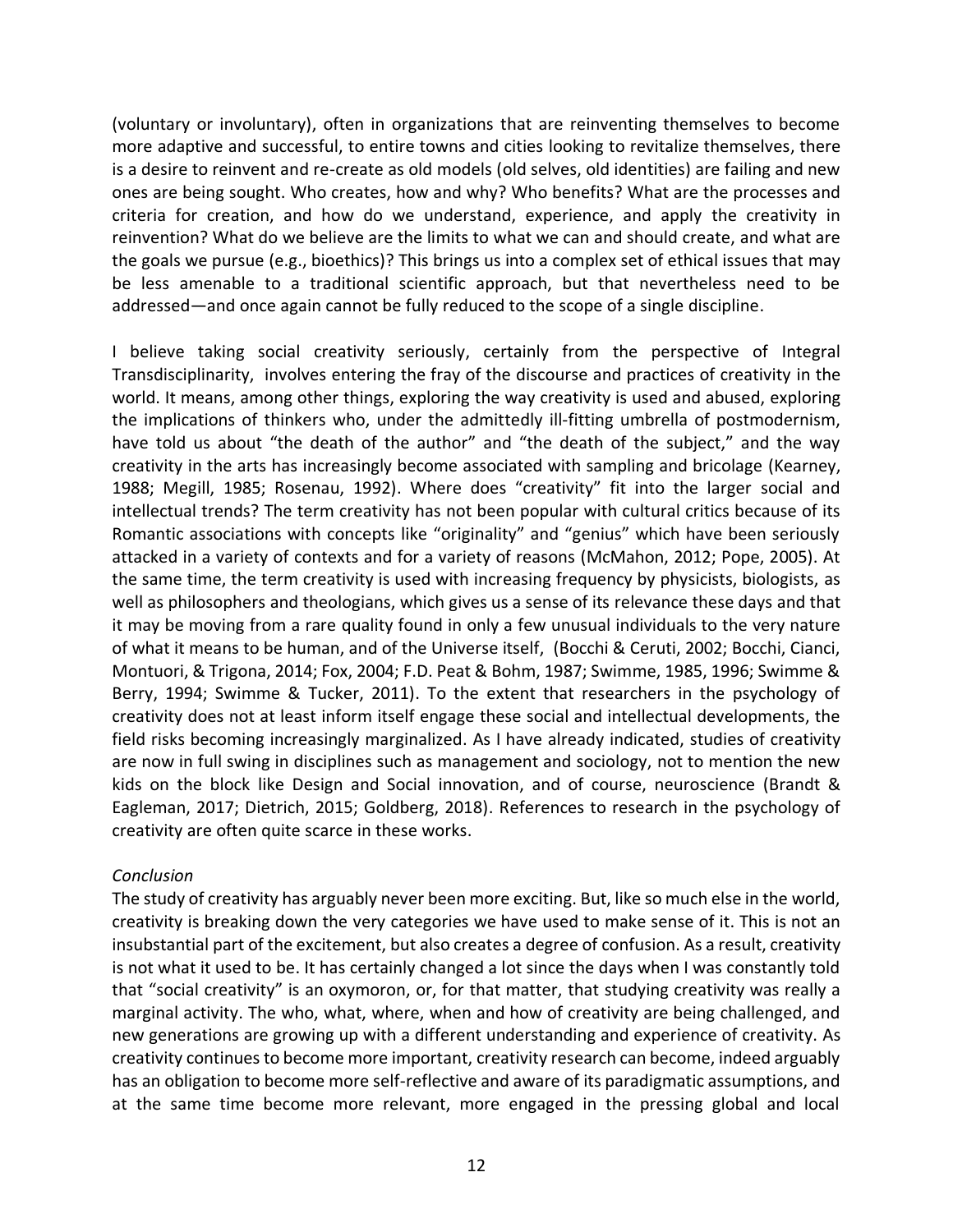challenges we are all facing. Creativity research can also become more open to a multiplicity of voices and a multiplicity of approaches—one need only think of new disciplines such a Design and Social Innovation that are deeply connected to creativity, but often seem to draw on organizational practices and popular creativity books more than current research in the psychology of creativity. Dialogues are important not just between scholars but between scholars and practitioners, to find ways to integrate, communicate, and apply research findings, and have the experience of practitioners inform scholars (Donnelly, 2016). In this difficult historical moment, I believe the pressing challenge is to engage and make a difference, both in discourse and practice.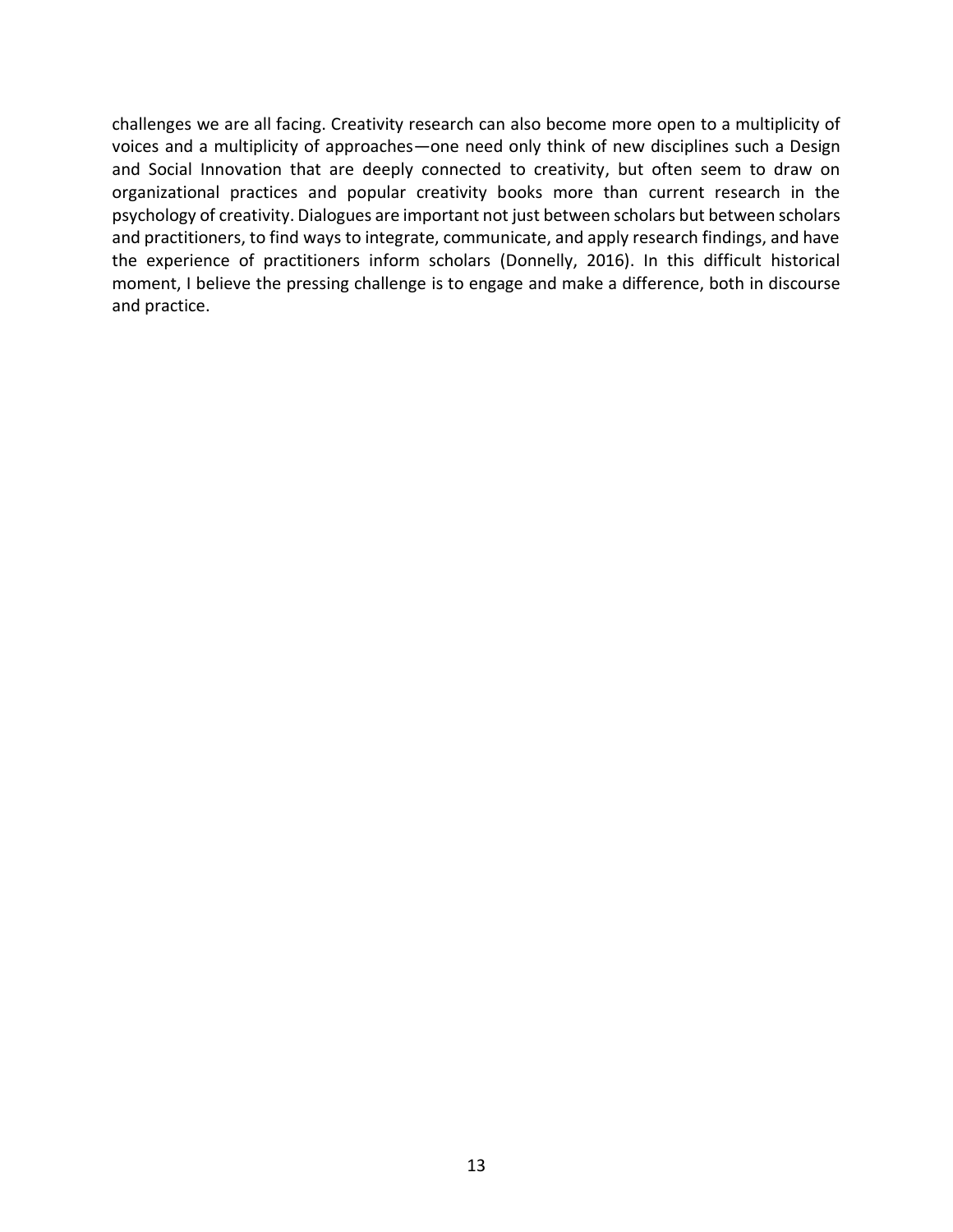References

- Adornо, Т. W., Frenkel-Brunswik, E., Levinson, D. J., & Sanford, N. (1950). *The authoritarian personality*. New York: Harper & Row.
- Altemeyer, B. (1981). *Right-wing authoritarianism*. Winnipeg: University of Manitoba Press.
- Amabile, T. (1998). How to kill creativity. *Harvard Business Review, Sept.-Oct.*, 179-189.
- Amabile, T., Conti, R., Coon, H., Lazenby, J., & Herron, M. (1996). Assessing the work environment for creativity. *Academy of Management Journal, 39*(5), 1154-1184.
- Anderson, N., Potočnik, K., & Zhou, J. (2014). Innovation and creativity in organizations: A stateof-the-science review, prospective commentary, and guiding framework. *Journal of Management, 40*(5), 1297-1333.
- Arieti, S. (1976). *Creativity. The magic synthesis*. New York: Springer.
- Asch, S. E. (1956). Studies of independence and conformity: A minority of one against a unanimous majority. *Psychological monographs: General and applied, 70*(9), 1.
- Augsburg, T. (2014). Becoming transdisciplinary: The emergence of the transdisciplinary individual. *World Futures, 70*(3-4), 233-247.
- Baer, J. (2012). Gender differences in creativity. In M. Runco (Ed.), *The creativity research handbook.* (Vol. 3, pp. 215-250). Cresskill, NJ: Hampton Press.
- Barron, F. (1953a). Complexity-simplicity as a personality dimension. *The Journal of abnormal and social psychology, 48*(2), 163-172.
- Barron, F. (1953b). Some personality correlates of independence of judgment. *Journal of Personality, 21*(3), 287-297.
- Barron, F. (1963). *Creativity and psychological health: Origins of personal vitality and creative freedom*. Princeton, NJ: Van Nostrand.
- Barron, F. (1968). *Creativity and personal freedom*. New York: Van Nostrand.
- Barron, F. (1969). *Creative person and creative process*. New York: Holt, Rinehart & Winston.
- Barron, F. (1995). *No rootless flower: An ecology of creativity*. Cresskill, NJ: Hampton Press.
- Barron, F. (1999). All creation is a collaboration. In A. Montuori & R. Purser (Eds.), *Social Creativity* (Vol. 1, pp. 49-60). Cresskill, NJ: Hampton.
- Bateson, G. (1972). *Steps to an ecology of mind*. New York: Bantam.
- Bateson, G. (1991). *A sacred unity: Further steps to an ecology of mind*. New York: HarperCollins.
- Bateson, G. (2002). *Mind and nature: A necessary unity.* Cresskill, NJ: Hampton Press.
- Battersby, C. (1989). *Gender and genius: towards a feminist aesthetics*. Bloomington: Indiana University Press.
- Becker, H. S. (2008). *Art worlds*. Berkeley: University of California Press.
- Bellah, R., Madsen, R., Sullivan, W. M., Swidler, A., & Tipton, S. M. (1985). Habits of the heart.
- Bennis, W. B., P.W. (1998). *Organizing genius: The secrets of creative collaboration*. New York: Perseus.
- Block, J., & Block, J. (1951). An investigation of the relationship between intolerance of ambiguity and ethnocentrism. *Journal of Personality, 19*(3), 303-311.
- Bocchi, G., & Ceruti, M. (2002). *The narrative universe*. Cresskill, NJ: Hampton Press.
- Bocchi, G., Cianci, E., Montuori, A., & Trigona, R. (2014). Eureka! The myths of creativity. *World Futures, 70*(5-6), 276-308.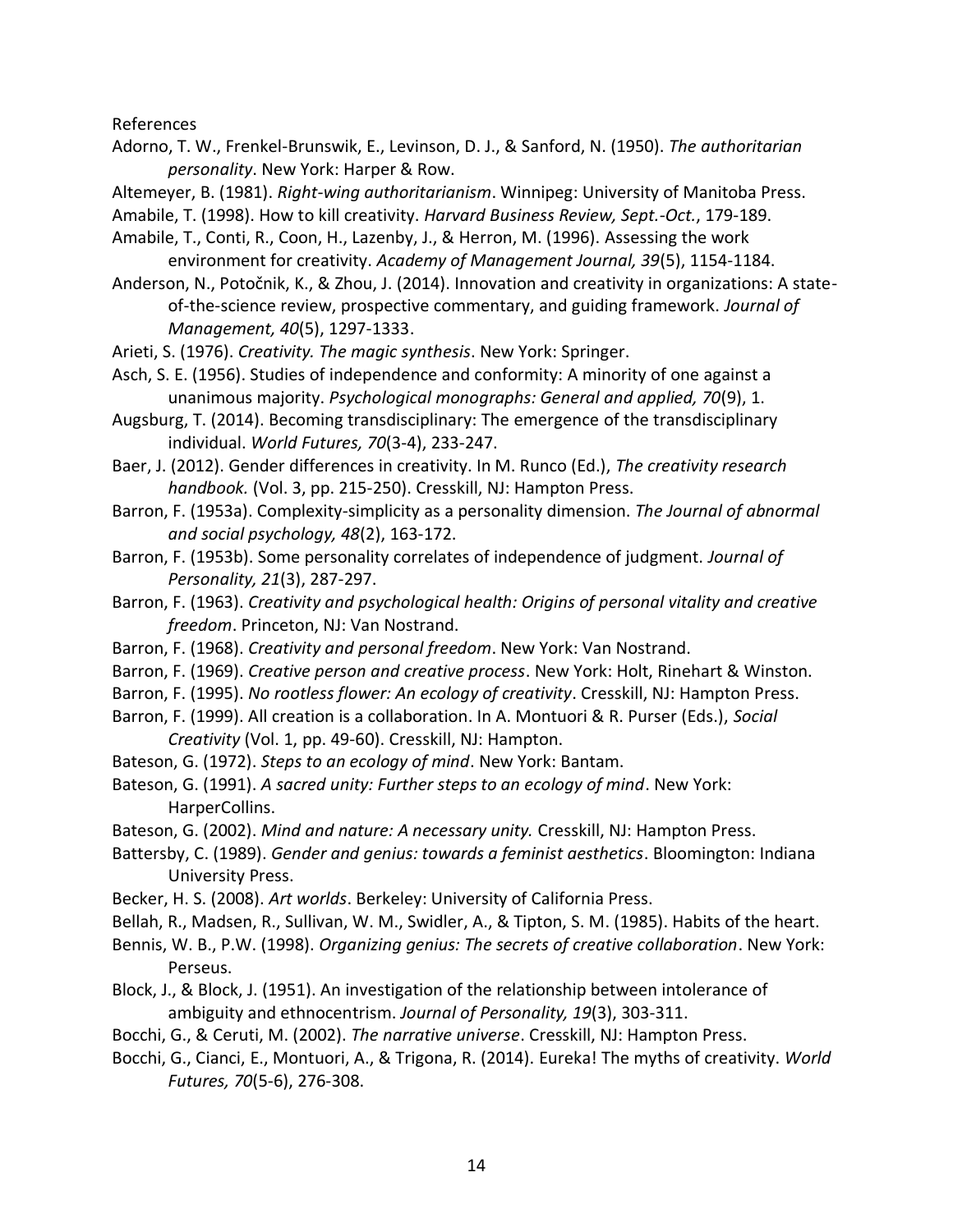- Boyer, E. L., Moser, D., Ream, T. C., & Braxton, J. M. (2015). *Scholarship reconsidered: Priorities of the professoriate*. New York: John Wiley & Sons.
- Brandt, A., & Eagleman, D. (2017). *The runaway species: How human creativity remakes the world*. Catapult: Catapult.
- Briggs, J., & Peat, F. D. (1989). *Turbulent mirror: An illustrated guide to chaos theory and the science of wholeness*. New York: HarperCollins Publishers.
- Brown, R. (2004). The authoritarian personality and the organization of attitudes. In J. T. Jost & J. Sidanius (Eds.), *Political Psychology. Key readings.* New York: Psychology Press.
- Capra, F., & Luisi, P. L. (2014). *The systems view of life: A unifying vision*. Cambridge: Cambridge University Press.
- Carroll, L. (1981). *Alice in Wonderland*. New York: Bantam.
- Castells, M. (2009). *The rise of the network society (New Edition)* (Vol. (The Information Age: Economy, Society and Culture Volume 1)). New York: Wiley-Blackwell.
- Ceruti, M. (2015). *La fine dell'onniscienza. [The end of omniscience]*. Roma: Studium.
- Code, L. (1991). *What can she know? Feminist theory and the construction of knowledge*. Ithaca: Cornell University Press.
- Collins, R. (1998). *The sociology of philosophies: A global theory of intellectual change*. Cambridge, MA: The Belknap Press of Harvard University Press.
- Csikszentmihalyi, M. (2015). *The systems model of creativity: The collected works of Mihaly Csikszentmihalyi*. New York: Springer.
- Dabrowski, K. (1964). *Positive disintegration*. Boston: Little, Brown & Company.
- Dabrowski, K. (1967). *Personality shaping through positive disintegration*. Boston: Little, Brown & Company.
- Davies, P. (1989). *The cosmic blueprint. New discoveries in nature's creative ability to order the Universe*. New York: Simon and Schuster.
- Dietrich, A. (2015). *How creativity happens in the brain*. New York: Springer.
- Doi, T. (1973). *The anatomy of dependence*. tokyo: Kodansha International.
- Donnelly, G. (2016). *Navigating the spindrifts of change: A transdisciplinary inquiry into the experiences of a scholar-practitioner.* (Doctoral dissertation), California Institute of Integral Studies. (UMI 10245952)
- Eisler, R., Donnelly, G., & Montuori, A. (2016). Creativity, society, and gender: Contextualizing and redefining creativity. *Interdisciplinary Journal of Partnership Studies, 3*(2 Spring/Summer), 1-33.
- Elliott, A. (2007). *Concepts of the self* (2nd ed.). Cambridge: Polity Press.
- Elliott, A. (2008). *Making the cut: How cosmetic surgery is transforming our lives*. London: Reaktion Books.
- Elliott, A. (2013). *Reinvention*. New York: Routledge.
- Elliott, A. (2015). *Identity: critical concepts in sociology*. New York, NY: Routledge.
- Erez, M., & Nouri, R. (2010). Creativity: The influence of cultural, social, and work contexts. *Management and Organization Review, 6*(3), 351-370.
- Fay, B. (1996). *Contemporary philosophy of social science: A multicultural approach*. Cambridge, MA: Blackwell Publishers.
- Fox, M. (2004). *Creativity: where the divine and the human meet*. New York: Penguin.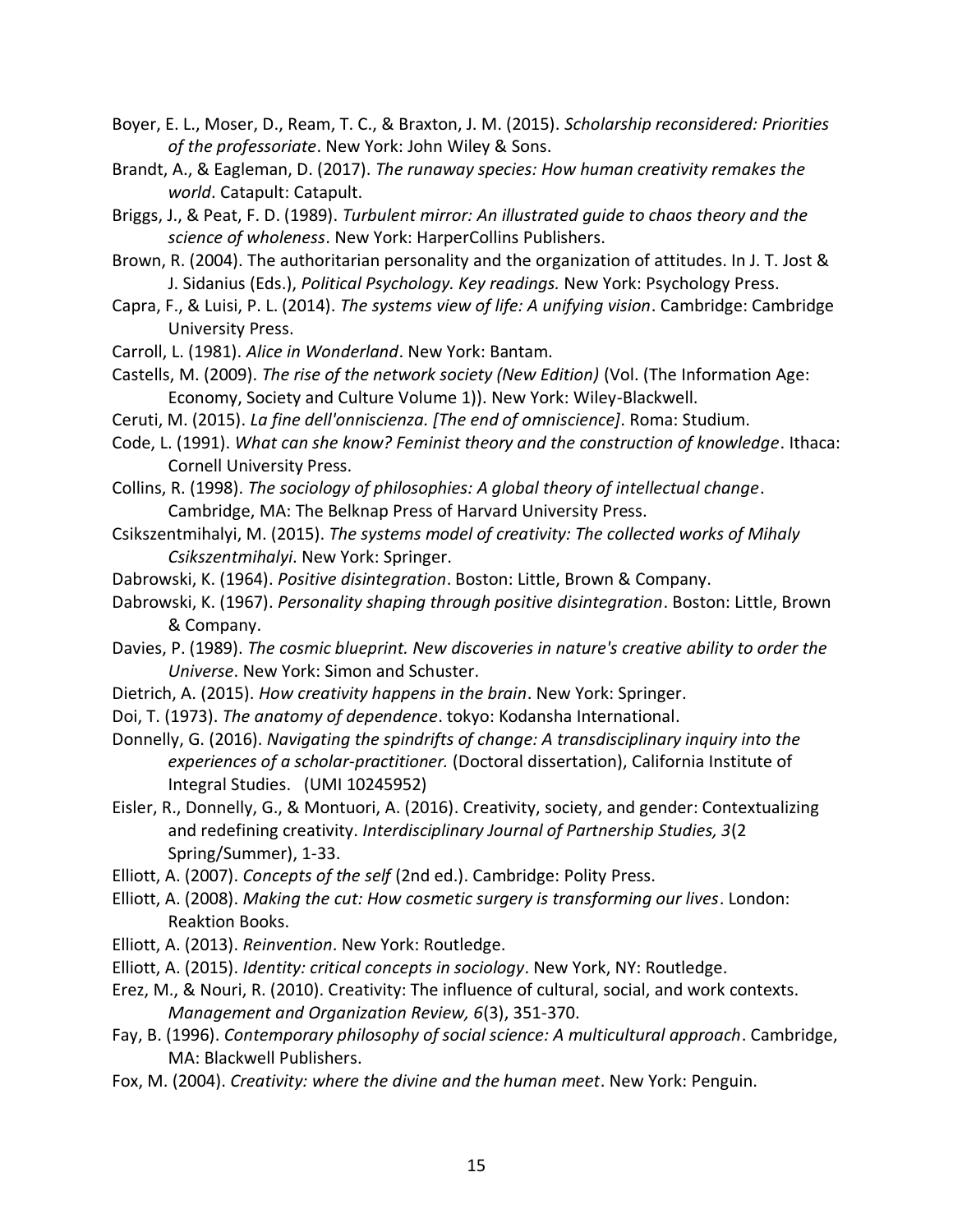Frenkel‐Brunswik, E. (1949). Intolerance of ambiguity as an emotional and perceptual personality variable. *Journal of Personality, 18*(1), 108-143.

Gardner, H. (1995). *Leading minds*. New York: Basic Books.

Gardner, H., & Davis, K. (2013). *The app generation: How today's youth navigate identity, intimacy, and imagination in a digital World*. New Haven: Yale University Press.

- Gauntlett, D. (2011). *Making is connecting. The social meaning of creativity, from DIY and knitting to YouTube and Web 2.0*. Malden, MA: Polity Press.
- George, J. M. (2007). Creativity in organizations. *The academy of management annals, 1*(1), 439-477.
- Gergen, K. J. (1994). *Realities and relationships, soundings in social construction*. Cambridge: Harvard University Press.
- Gergen, K. J. (2000). *The saturated self: Dilemmas of identity in contemporary life*. New York: Basic Books.
- Gergen, K. J. (2009). *Relational being: Beyond self and community.* . New York: Oxford University Press.
- Gilligan, C. (1982). *In a different voice*. Cambridge: Harvard University Press.
- Glaveanu, V. P. (2012). From dichotomous to relational thinking in the psychology of creativity: A review of great debates. *Creativity and Leisure: an Intercultural and Cross-disciplinary Journal, 1*(2), 83-96.
- Glăveanu, V. P. (2010). Paradigms in the study of creativity: Introducing the perspective of cultural psychology. *New ideas in psychology, 28*, 79-93.
- Glăveanu, V. P. (2011a). Creativity as cultural participation. *Journal for the Theory of Social Behaviour, 41*(1), 48-67.
- Glăveanu, V. P. (2011b). On culture and human development: Interview with Barbara Rogoff. *European Journal of Psychology, 7*(3), 408-418.
- Glăveanu, V. P. (2014a). *Distributed creativity: Thinking outside the box of the creative individual*. New York: Springer.
- Glăveanu, V. P. (2014b). Theory and Context/Theory in Context: Towards an Expanded View of the Creativity Field. *Creativity. Theories – Research – Applications, 1*(2), 268-280.
- Glăveanu, V. P. (2016). The psychology of creating: A cultural-developmental approach to key dichotomies within creativity studies. In V. P. Glaveanu (Ed.), *The Palgrave Handbook of Creativity and Culture Research* (pp. 205-223). New York: Palgrave.
- Glăveanu, V. P. (2017a). A culture‐inclusive, socially engaged agenda for creativity research. *The Journal of Creative Behavior, 51*(4), 338-340.
- Glăveanu, V. P. (2017b). *Thinking through creativity and culture: Toward an integrated model*: Routledge.
- Goldberg, E. (2018). *Creativity: The human brain in the age of innovation*. New York: Oxford University Press.
- Greening, T. (1995). Commentary. *Journal of Humanistic Psychology, 35*(3), 3-6.
- Hale, C. (1995). Psychological characteristics of literary genius. *Journal of Humanistic Psychology, 35*(3), 113-134.
- Halstead, J. (2017). *The woman composer: Creativity and the gendered politics of musical composition*. New York: Routledge.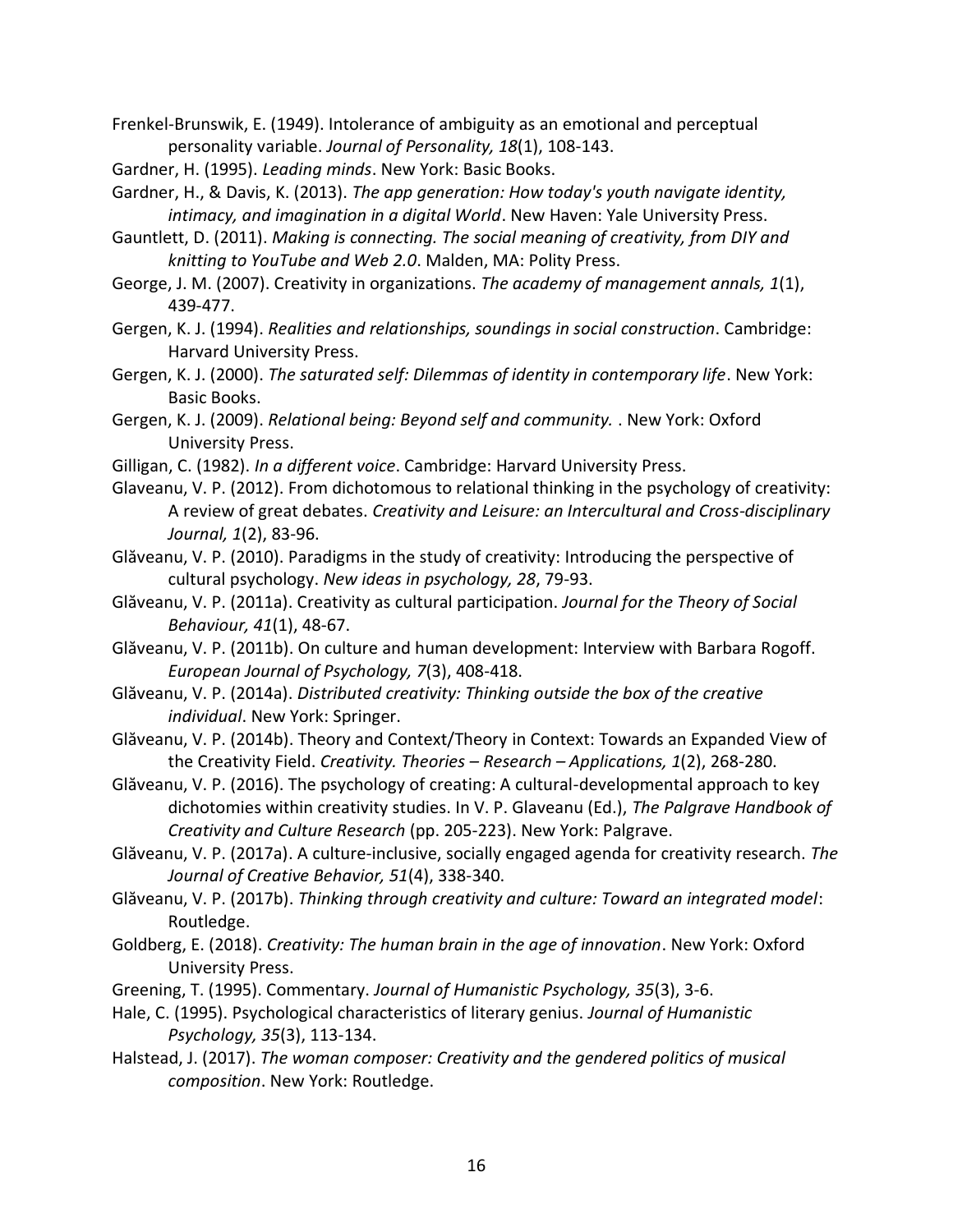Hare-Mustin, R. T., & Marecek, J. (1988). The meaning of difference: Gender theory, postmodernism, and psychology. *American Psychologist, 43*, 455-464.

- Heller, T. C., Sosna, M., & Wellerby, D. E. (Eds.). (1986). *Reconstructing individualism. Autonomy, individuality, and the self in Western thought*. Stanford: Stanford University Press.
- Jenkins, H. (2008). *Convergence culture: Where old and new media collide*. New York: NYU Press.
- Jenkins, H. (2009). *Confronting the challenges of participatory culture: Media education for the 21st century*. Boston: The MIT Press.
- Jost, J. T., & Sidanius, J. (Eds.). (2004). *Political Psychology. Key Readings*. New York: Psychology Press.
- Kaufman, G. D. (2004). *In the beginning...creativity*. Minneapolis, MN: Augsburg Fortress Publishers.
- Kearney, R. (1988). *The wake of imagination: Towards a postmodern culture*. Minneapolis: University of Minnesota Press.
- Klein, J. T. (2004). Prospects for transdisciplinarity. *Futures, 36*(4), 515-526.
- Lauriola, M., Foschi, R., & Marchegiani, L. (2015). Integrating values and cognitive style in a model of right-wing radicalism. *Personality and Individual Differences, 75*, 147-153.
- Lauriola, M., Foschi, R., Mosca, O., & Weller, J. (2016). Attitude toward ambiguity: Empirically robust factors in self-report personality scales. *Assessment, 23*(3), 353-373.
- Leadbeter, C. (2009). *We-think: Mass innovation, not mass production* (2nd ed.). London: Profile.
- Lindholm, C. (2007). *Culture and identity. The history, theory and pracxtice of psychological anthropology*. Oxford: Oneworld Publications.
- Markus, H. R., & Conner, A. (2014). *Clash!: How to thrive in a multicultural world*. New York: Penguin.
- Markus, H. R., & Kitayama, S. (1991). Culture and the self: Implications for cognition, emotion, and motivation. *Psychological review, 98*(2), 224.

Marsella, A. J., DeVos, G., & Hsu, F. L. K. (Eds.). (1985). *Culture and self*. New York: Tavistock.

Martin, J. L. (2001). The authoritarian personality, 50 years later: What questions are there for political psychology? *Political Psychology, 22*(1), 1-26.

Martin, V. (2017). *Transdisciplinarity revealed: What librarians need to know*. Santa Barbara: Libraries Unlimited.

- Maslow, A. (1943). The authoritarian character structure. *The Journal of Social Psychology, 18*(2), 401-411.
- Maslow, A. (1993). *The farther reaches of human nature*. New York: Penguin.
- Matlin, M. W. (2010). Writing (and rewriting) about the psychology of women. *Sex Roles, 62*(3- 4), 166-172.
- McMahon, D. M. (2012). *Divine fury: A history of genius*. New York: Basic Books.
- Megill, A. (1985). *Prophets of extremity. Nietzsche, Heidegger, Foucault, Derrida*. Berkeley: University of California Press.
- Montuori, A. (1989). *Evolutionary competence: Creating the future*. Amsterdam: Gieben.
- Montuori, A. (2005a). Gregory Bateson and the challenge of transdisciplinarity. *Cybernetics and Human Knowing, 12*(1-2), 147-158(112).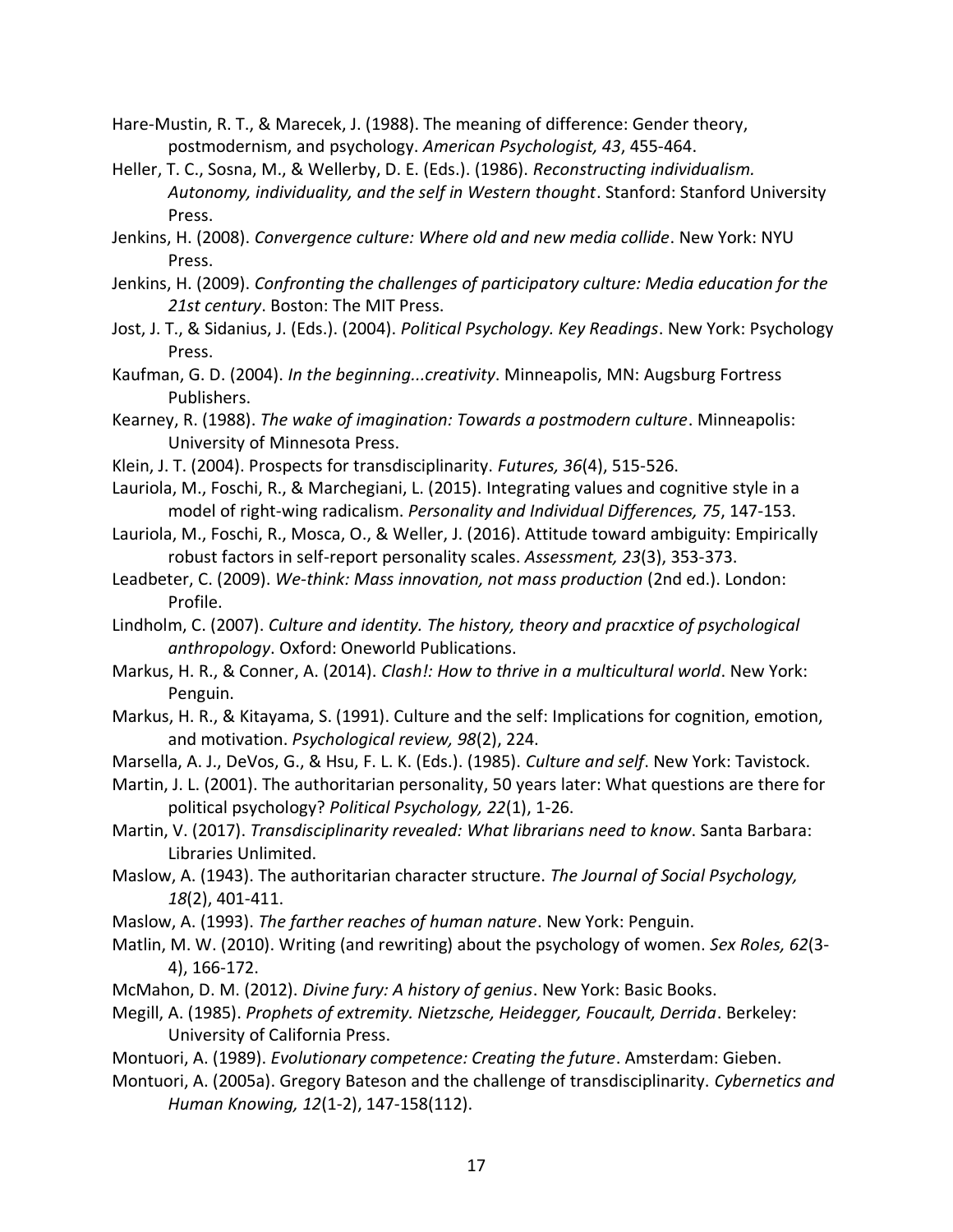Montuori, A. (2005b). How to make enemies and influence people. Anatomy of totalitarian thinking. *Futures, 37*, 18-38.

Montuori, A. (2005c). Literature review as creative inquiry. Reframing scholarship as a creative process. *Journal of Transformative Education, 3*(4), 374-393.

Montuori, A. (2008). The joy of inquiry. *Journal of Transformative Education, 6*(1), 8-27.

Montuori, A. (2010). Research and the research degree: Transdisciplinarity and Creative Inquiry. In M. Maldonato & R. Pietrobon (Eds.), *Research on scientific research. A transdisciplinary study* (pp. 110-135). Brighton & Portland: Sussex Academic Press.

- Montuori, A. (2011). Beyond postnormal times: The future of creativity and the creativity of the future. *Futures: The Journal of Policy, Planning and Future Studies, 43*(2), 221-227.
- Montuori, A. (2012a). Creative Inquiry: Confronting the challenges of scholarship in the 21st century. *Futures. The Journal of Policy, Planning and Future Studies, 44*(1), 64-70.
- Montuori, A. (2012b). Five dimensions of applied transdisciplinarity. *Integral Leadership Review, 12*(4). Retrieved fro[m http://integralleadershipreview.com/7518-transdisciplinary](http://integralleadershipreview.com/7518-transdisciplinary-reflections-2/)[reflections-2/](http://integralleadershipreview.com/7518-transdisciplinary-reflections-2/)
- Montuori, A. (2013a). Complexity and transdisciplinarity: Reflections on theory and practice. *World Futures: The Journal of Global Education, 69*(4-6), 200-230. doi:10.1080/02604027.2013.803349
- Montuori, A. (2013b). The complexity of transdisciplinary literature reviews. *Complicity: An International Journal of Complexity and Education, 10*(1/2), 45-55. Retrieved from Retrieved from<https://ejournals.library.ualberta.ca/index.php/complicity>
- Montuori, A. (2014). Complexity and transdisciplinarity: Reflections on theory and practice. In A. Montuori (Ed.), *Journeys in complexity: Autobiographical accounts by leading systems and complexity thinkers* (pp. 200-230). New York: Routledge.
- Montuori, A. (2017). The evolution of creativity and the creativity of evolution. *Spanda, VII*(1), 147-156.
- Montuori, A. (In Press). Authoritarianism and creativity: Else Frenkel-Brunswik and The Authoritarian Personality. In V. Glaveanu (Ed.), *The Creativity Reader*. New York: Oxford University Press.
- Montuori, A., & Donnelly, G. (2013). Creative Inquiry and scholarship: Applications and implications in a doctoral degree. *World Futures, 69*(1), 1-19.
- Montuori, A., & Donnelly, G. (2016). The creativity of culture and the culture of creativity research: The promise of Integrative Transdisciplinarity. In V. P. Glăveanu (Ed.), *The Palgrave Handbook of Creativity and Culture Research* (pp. 743-765). London: Palgrave Macmillan UK.
- Montuori, A., & Purser, R. (1995). Deconstructing the lone genius myth: Towards a contextual view of creativity. *Journal of Humanistic Psychology, 35*(3), 69-112.
- Montuori, A., & Purser, R. (1996). Context and creativity beyond social determinism and the isolated genius: A rejoinder to Hale. *Journal of Humanistic Psychology, 36*(2), 34-43.
- Montuori, A., & Purser, R. (1999a). Introduction. In A. Montuori & R. Purser (Eds.), *Social creativity* (Vol. 1, pp. 1-45). Cresskill, NJ: Hampton Press.
- Montuori, A., & Purser, R. (Eds.). (1999b). *Social Creativity. Volume 1* (Vol. 1). Cresskill, NJ: Hampton Press.
- Morin, E. (1990). *Science avec conscience [Science with conscience]*. Paris: Seuil.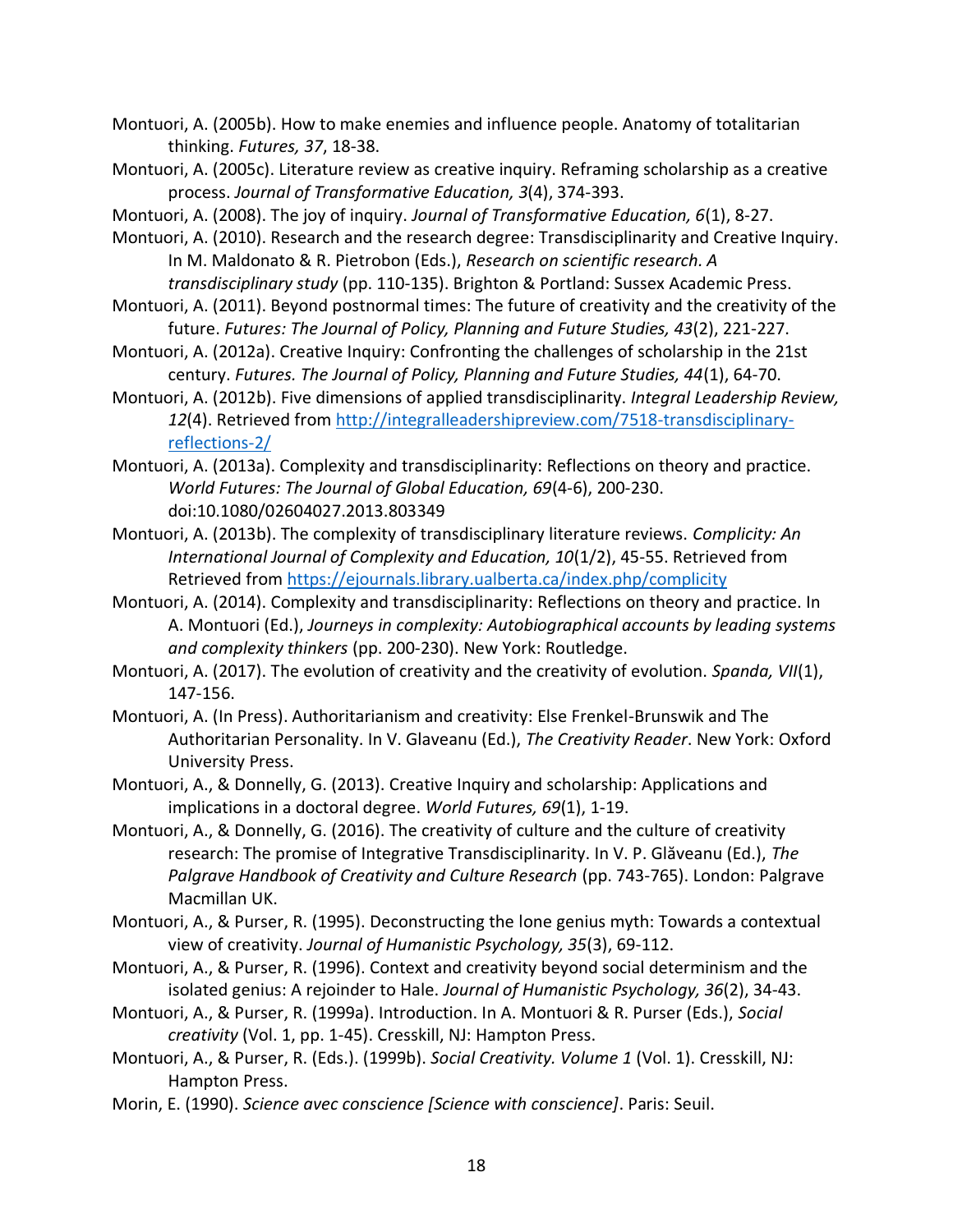- Morin, E. (2002). *Seven complex lessons in education for the future*. Paris: United Nations Educational, Scientific and Cultural Organization.
- Morin, E. (2008a). *La méthode: Coffret en 2 volumes. [Method: Boxed set in two volumes.]*. Paris: Seuil.
- Morin, E. (2008b). *On complexity*. Cresskill, NJ: Hampton Press.
- Mueller, J. S., Melwani, S., & Goncalo, J. A. (2012). The bias against creativity: Why people desire but reject creative ideas. *Psychological Science, 23*(1), 13-17.
- Nicolescu, B. (2008). In Vivo and In Vitro knowledge-Methodology of transdisciplinarity. In B. Nicolescu (Ed.), *Transdisciplinarity. Theory and practice.* (pp. 1-21). Cresskill, NJ: Hampton Press.
- Ogilvy, J. (1989). This postmodern business. *The Deeper News, 1*(5), 3-23.
- Ogilvy, J. (1992). Beyond individualism and collectivism. In J. Ogilvy (Ed.), *Revisioning philosophy* (pp. 217-233). Albany: SUNY Press.
- Peat, F. D. (2000). *Blackwinged night. Creativity in nature and mind.* Cambridge, MA: Perseus/Helix Books.
- Peat, F. D. (2002). *From certainty to uncertainty. The story of science and ideas in the 20th century.* Washington, D.C.: Joseph Henry Press.
- Peat, F. D., & Bohm, D. (1987). *Science, order, and creativity*. New York: Bantam.
- Perry-Smith, J. E., & Shalley, C. E. (2003). The social side of creativity: A static and dynamic social network perspective. *Academy of Management Review, 28*(1), 89-106.
- Ping, C. (2018). A middle way of emptying dualism in social theory. In A. K. Giri (Ed.), *Social Theory and Asian Dialogues: Cultivating Planetary Conversations* (pp. 173-211). Singapore: Springer Singapore.
- Pope, R. (2005). *Creativity. Theory, history, practice*. New York: Routledge.
- Purser, R., & Montuori, A. (Eds.). (1999). *Social creativity* (Vol. 2). Cresskill, NJ: Hampton Press.
- Rainie, L., & Wellman, B. (2012). *Networked. The new social operating system*. Cambridge: The MIT Press.
- Richards, R. (2007). Everyday creativity: Our hidden potential. In M. Runco & R. Richards (Eds.), *Everyday creativity and new views of human nature* (pp. 25-54). Westport, CT: Ablex/Greenwood.
- Rogoff, B. (2003). *The cultural nature of human development*. New York: Oxford University Press.
- Roiser, M., & Willig, C. (2002). The strange death of the authoritarian personality: 50 years of psychological and political debate. *History of the Human Sciences, 15*(4), 71-96.
- Rosenau, P. M. (1992). *Post-modernism and the social sciences. Insights, inroads, and intrusions.* Princeton, NJ: Princeton University Press.
- Runco, M. (2015). A commentary on the social perspective on creativity. *Creativity. Theories – Research – Applications, 2*(1), 21-30.
- Runco, M., & Richards, R. (Eds.). (1997). *Eminent creativity, everyday creativity, and health.* Westport, CT: Ablex/Greenwood.
- Sampson, E. E. (1977). Psychology and the american ideal. *Journal of personality and social psychology, 35*, 767-782.
- Sampson, E. E. (2008). *Celebrating the other: A dialogic account of human nature*. Chagrin Falls: Taos Institute Publications.